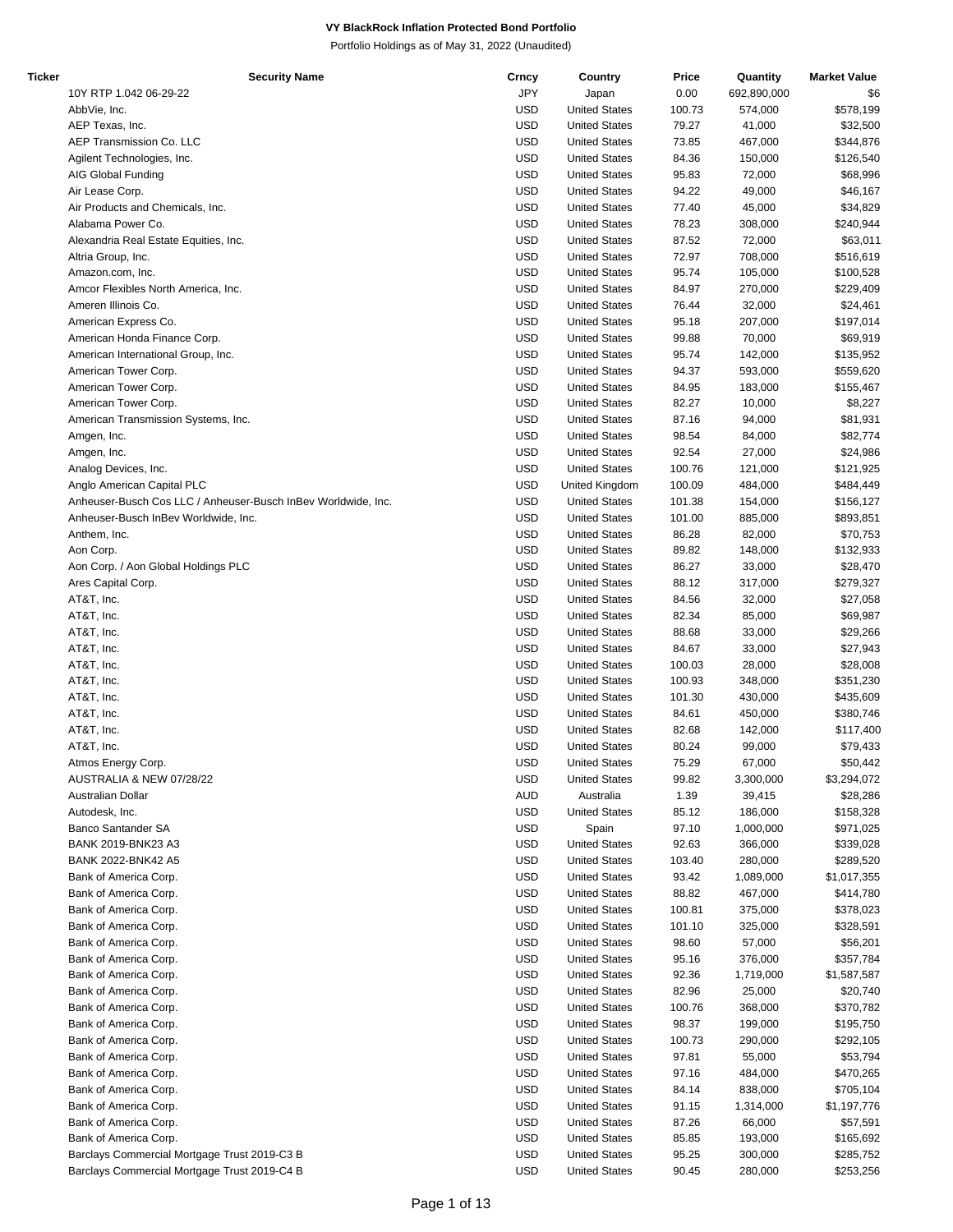| <b>Ticker</b> | <b>Security Name</b>                                                            | Crncy      | Country              | Price  | Quantity  | <b>Market Value</b> |
|---------------|---------------------------------------------------------------------------------|------------|----------------------|--------|-----------|---------------------|
|               | <b>Barclays PLC</b>                                                             | <b>USD</b> | United Kingdom       | 78.70  | 200,000   | \$157,407           |
|               | <b>Barclays PLC</b>                                                             | <b>USD</b> | United Kingdom       | 100.83 | 342,000   | \$344,846           |
|               | <b>BAT Capital Corp.</b>                                                        | <b>USD</b> | <b>United States</b> | 78.48  | 201,000   | \$157,748           |
|               | <b>BAT International Finance PLC</b>                                            | <b>USD</b> | United Kingdom       | 90.40  | 387,000   | \$349,833           |
|               | BENCHMARK 2018-B3 A5 Mortgage Trust                                             | <b>USD</b> | <b>United States</b> | 100.00 | 1,000,000 | \$999,969           |
|               | Benchmark 2019-B15 A5 Mortgage Trust                                            | <b>USD</b> | <b>United States</b> | 92.63  | 350,000   | \$324,198           |
|               | Berkshire Hathaway Finance Corp.                                                | <b>USD</b> | <b>United States</b> | 91.39  | 34,000    | \$31,072            |
|               | Biogen, Inc.                                                                    | <b>USD</b> | <b>United States</b> | 72.67  | 74,000    | \$53,775            |
|               | TFDXX BlackRock Liquidity Funds, FedFund, Institutional Class                   | <b>USD</b> | <b>United States</b> | 1.00   | 5,335,989 | \$5,335,989         |
|               | <b>Blackstone Private Credit Fund</b>                                           | <b>USD</b> | <b>United States</b> | 88.54  | 194,000   | \$171,770           |
|               | <b>Blackstone Private Credit Fund</b>                                           | <b>USD</b> | <b>United States</b> | 88.41  | 147,000   | \$129,962           |
|               | Boston Scientific Corp.                                                         | <b>USD</b> | <b>United States</b> | 89.42  | 31,000    | \$27,721            |
|               |                                                                                 | <b>USD</b> | <b>United States</b> | 76.93  |           |                     |
|               | BP Capital Markets America, Inc.                                                |            |                      |        | 34,000    | \$26,158            |
|               | <b>Brazil Real Spot</b>                                                         | <b>BRL</b> | <b>Brazil</b>        | 4.75   | 876       | \$184               |
|               | Broadcom Corp. / Broadcom Cayman Finance Ltd.                                   | <b>USD</b> | <b>United States</b> | 98.47  | 221,000   | \$217,616           |
|               | Broadcom Corp. / Broadcom Cayman Finance Ltd.                                   | <b>USD</b> | <b>MULTI</b>         | 95.17  | 528,000   | \$502,509           |
|               | Broadcom, Inc.                                                                  | <b>USD</b> | <b>United States</b> | 86.23  | 348,000   | \$300,081           |
|               | Broadcom, Inc.                                                                  | <b>USD</b> | <b>United States</b> | 85.31  | 157,000   | \$133,939           |
|               | Broadcom, Inc.                                                                  | <b>USD</b> | <b>United States</b> | 95.01  | 5,000     | \$4,750             |
|               | Broadcom, Inc.                                                                  | <b>USD</b> | <b>United States</b> | 93.75  | 25,000    | \$23,437            |
|               | Broadcom, Inc.                                                                  | <b>USD</b> | <b>United States</b> | 94.67  | 4,000     | \$3,787             |
|               | Burlington Northern Santa Fe LLC                                                | <b>USD</b> | <b>United States</b> | 83.60  | 209,000   | \$174,734           |
|               | Burlington Northern Santa Fe LLC                                                | <b>USD</b> | <b>United States</b> | 77.57  | 20,000    | \$15,514            |
|               | BX Commercial Mortgage Trust 2021-XL2 A                                         | <b>USD</b> | <b>United States</b> | 96.22  | 933,462   | \$898,149           |
|               | BX Trust 2021-ARIA A                                                            | <b>USD</b> | <b>United States</b> | 95.08  | 800,000   | \$760,648           |
|               | Cameron LNG LLC                                                                 | <b>USD</b> | <b>United States</b> | 89.55  | 254,000   | \$227,447           |
|               | Cameron LNG LLC                                                                 | <b>USD</b> | <b>United States</b> | 88.01  | 9,000     | \$7,921             |
|               | CANADIAN DOLLAR                                                                 | CAD        | Canada               | 1.26   | 6,017     | \$4,757             |
|               | Capital One Financial Corp.                                                     | <b>USD</b> | <b>United States</b> | 102.55 | 135,000   | \$138,437           |
|               | Capital One Financial Corp.                                                     | <b>USD</b> | <b>United States</b> | 91.03  | 184,000   | \$167,500           |
|               | Cargill, Inc.                                                                   | <b>USD</b> | <b>United States</b> | 95.97  | 51,000    | \$48,947            |
|               | CD 2017-CD3 A4 Mortgage Trust                                                   | <b>USD</b> | <b>United States</b> | 98.85  | 410,000   | \$405,266           |
|               | CD 2017-CD6 Mortgage Trust A5                                                   | <b>USD</b> | <b>United States</b> | 97.52  | 500,000   | \$487,578           |
|               | Cenovus Energy, Inc./CA                                                         | <b>USD</b> | Canada               | 80.36  | 44,000    | \$35,359            |
|               |                                                                                 | <b>USD</b> | <b>United States</b> |        |           | \$29,733            |
|               | CenterPoint Energy Houston Electric LLC                                         |            |                      | 84.95  | 35,000    |                     |
|               | CenterPoint Energy Houston Electric LLC                                         | <b>USD</b> | <b>United States</b> | 88.34  | 87,000    | \$76,859            |
|               | CenterPoint Energy Resources Corp.                                              | <b>USD</b> | <b>United States</b> | 83.31  | 79,000    | \$65,817            |
|               | Charter Communications Operating LLC / Charter Communications Operating Capital | <b>USD</b> | <b>United States</b> | 97.25  | 728,000   | \$707,966           |
|               | Charter Communications Operating LLC / Charter Communications Operating Capital | <b>USD</b> | <b>United States</b> | 72.05  | 311,000   | \$224,083           |
|               | Charter Communications Operating LLC / Charter Communications Operating Capital | <b>USD</b> | <b>United States</b> | 70.99  | 20,000    | \$14,199            |
|               | Charter Communications Operating LLC / Charter Communications Operating Capital | <b>USD</b> | <b>United States</b> | 94.10  | 175,000   | \$164,668           |
|               | Cheniere Corpus Christi Holdings LLC                                            | <b>USD</b> | <b>United States</b> | 105.02 | 345.000   | \$362,327           |
|               | Cheniere Corpus Christi Holdings LLC                                            | <b>USD</b> | <b>United States</b> | 94.61  | 270,000   | \$255,443           |
|               | Cheniere Corpus Christi Holdings LLC                                            | <b>USD</b> | <b>United States</b> | 103.17 | 449,000   | \$463,239           |
|               | Chevron USA, Inc.                                                               | <b>USD</b> | <b>United States</b> | 72.69  | 60,000    | \$43,617            |
|               | Chile Government International Bond                                             | <b>USD</b> | Chile                | 88.61  | 200,000   | \$177,218           |
|               | Cigna Corp.                                                                     | <b>USD</b> | <b>United States</b> | 101.82 | 299,000   | \$304,440           |
|               | Citigroup, Inc.                                                                 | <b>USD</b> | <b>United States</b> | 96.90  | 29,000    | \$28,101            |
|               | Citigroup, Inc.                                                                 | <b>USD</b> | <b>United States</b> | 90.35  | 31,000    | \$28,007            |
|               | Citigroup, Inc.                                                                 | <b>USD</b> | <b>United States</b> | 88.07  | 302,000   | \$265,980           |
|               | Citigroup, Inc.                                                                 | <b>USD</b> | <b>United States</b> | 85.71  | 689,000   | \$590,527           |
|               | Citigroup, Inc.                                                                 | <b>USD</b> | <b>United States</b> | 95.24  | 480,000   | \$457,137           |
|               | Citigroup, Inc.                                                                 | <b>USD</b> | <b>United States</b> | 88.46  | 80,000    | \$70,766            |
|               | Citigroup, Inc.                                                                 | <b>USD</b> | <b>United States</b> | 84.69  | 9,000     | \$7,622             |
|               | Citigroup, Inc.                                                                 | <b>USD</b> | <b>United States</b> | 95.41  | 574,000   | \$547,646           |
|               | Citigroup, Inc.                                                                 | <b>USD</b> | <b>United States</b> | 98.18  | 800,000   | \$785,465           |
|               | Citigroup, Inc.                                                                 | <b>USD</b> | <b>United States</b> | 102.78 |           |                     |
|               |                                                                                 |            |                      |        | 45,000    | \$46,251            |
|               | College Avenue Student Loans LLC 2021-B A2                                      | <b>USD</b> | <b>United States</b> | 91.70  | 163,721   | \$150,134           |
|               | Comcast Corp.                                                                   | <b>USD</b> | <b>United States</b> | 96.98  | 357,000   | \$346,207           |
|               | Comcast Corp.                                                                   | <b>USD</b> | <b>United States</b> | 70.89  | 182,000   | \$129,027           |
|               | Comcast Corp.                                                                   | <b>USD</b> | <b>United States</b> | 102.02 | 69,000    | \$70,397            |
|               | Comcast Corp.                                                                   | <b>USD</b> | <b>United States</b> | 102.39 | 395,000   | \$404,446           |
|               | COMMONWEALTH B 10/21/22                                                         | <b>USD</b> | <b>United States</b> | 99.29  | 3,600,000 | \$3,574,289         |
|               | Commonwealth Edison Co.                                                         | <b>USD</b> | <b>United States</b> | 75.48  | 77,000    | \$58,122            |
|               | Commonwealth Edison Co.                                                         | <b>USD</b> | <b>United States</b> | 93.82  | 39,000    | \$36,591            |
|               | Consumers Energy Co.                                                            | <b>USD</b> | <b>United States</b> | 72.76  | 199,000   | \$144,795           |
|               | Cox Communications, Inc.                                                        | <b>USD</b> | <b>United States</b> | 79.14  | 98,000    | \$77,562            |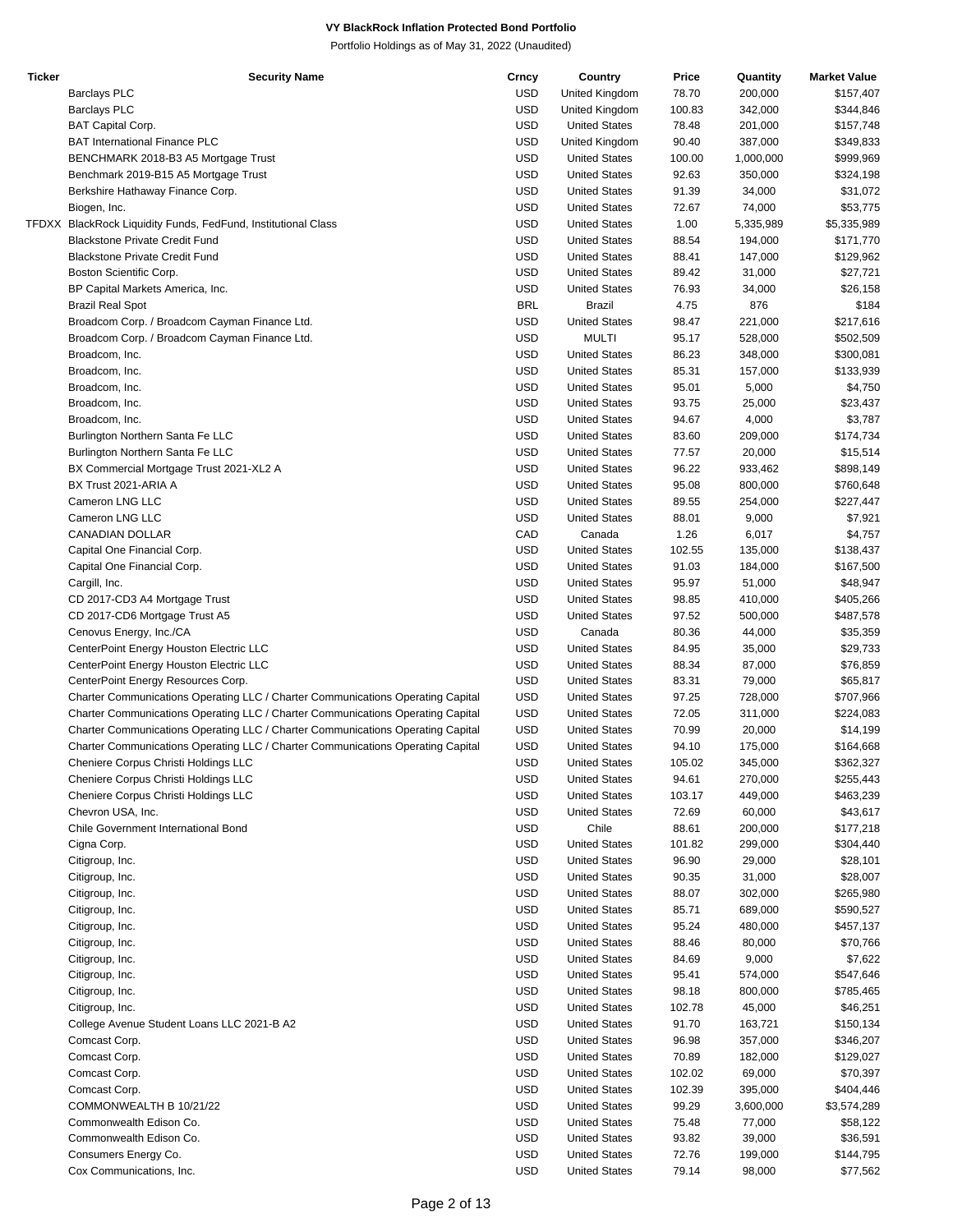| Ticker | <b>Security Name</b>                                    | Crncy      | Country              | Price  | Quantity    | <b>Market Value</b> |
|--------|---------------------------------------------------------|------------|----------------------|--------|-------------|---------------------|
|        | Credit Acceptance Auto Loan Trust 2021-4 A              | <b>USD</b> | <b>United States</b> | 95.30  | 430,000     | \$409,788           |
|        | Credit Suisse AG/New York NY                            | <b>USD</b> | Switzerland          | 89.05  | 500,000     | \$445,243           |
|        | Credit Suisse Mortgage Capital Certificates 2019-ICE4 A | <b>USD</b> | <b>United States</b> | 98.46  | 800,000     | \$787,689           |
|        | Credit Suisse Mortgage Capital Certificates 2021-BHAR A | <b>USD</b> | <b>United States</b> | 98.72  | 730,000     | \$720,636           |
|        | Crown Castle International Corp.                        | <b>USD</b> | <b>United States</b> | 92.61  | 53,000      | \$49,084            |
|        | Crown Castle International Corp.                        | <b>USD</b> | <b>United States</b> | 83.77  | 178,000     | \$149,113           |
|        | Crown Castle International Corp.                        | <b>USD</b> | <b>United States</b> | 98.91  | 118,000     | \$116,708           |
|        | Crown Castle International Corp.                        | <b>USD</b> | <b>United States</b> | 100.15 | 27,000      | \$27,040            |
|        | Crown Castle International Corp.                        | <b>USD</b> | <b>United States</b> | 97.42  | 545,000     | \$530,933           |
|        | Crown Castle International Corp.                        | <b>USD</b> | <b>United States</b> | 94.42  | 55,000      | \$51,932            |
|        | CSAIL 2015-C3 A4 Commercial Mortgage Trust              | <b>USD</b> | <b>United States</b> | 99.05  | 205,000     | \$203,049           |
|        | CSX Corp.                                               | <b>USD</b> | <b>United States</b> | 97.48  | 45,000      | \$43,865            |
|        | CSX Corp.                                               | <b>USD</b> | <b>United States</b> | 70.70  |             |                     |
|        |                                                         |            |                      |        | 184,000     | \$130,093           |
|        | <b>CURRENCY CONTRACT - EUR</b>                          | <b>EUR</b> | Eurozone             | 1.00   | 164,791     | \$176,921           |
|        | <b>CURRENCY CONTRACT - EUR</b>                          | <b>EUR</b> | Eurozone             | 1.00   | 545,000     | \$585,509           |
|        | <b>CURRENCY CONTRACT - EUR</b>                          | <b>USD</b> | Eurozone             | 1.07   | (599, 085)  | (\$599,085)         |
|        | <b>CURRENCY CONTRACT - EUR</b>                          | <b>USD</b> | Eurozone             | 1.07   | (174, 075)  | (\$174,075)         |
|        | CURRENCY CONTRACT - NZD                                 | <b>NZD</b> | New Zealand          | 1.00   | 39,553      | \$25,772            |
|        | CURRENCY CONTRACT - NZD                                 | <b>USD</b> | New Zealand          | 0.65   | (25, 810)   | (\$25,810)          |
|        | <b>CURRENCY CONTRACT - USD</b>                          | <b>AUD</b> | <b>United States</b> | 1.39   | (21,000)    | (\$15,071)          |
|        | <b>CURRENCY CONTRACT - USD</b>                          | <b>EUR</b> | <b>United States</b> | 0.93   | (2,687,000) | (\$2,884,787)       |
|        | <b>CURRENCY CONTRACT - USD</b>                          | <b>EUR</b> | <b>United States</b> | 0.93   | (545,000)   | (\$585,509)         |
|        | <b>CURRENCY CONTRACT - USD</b>                          | <b>EUR</b> | <b>United States</b> | 0.93   | (193, 584)  | (\$207,834)         |
|        | <b>CURRENCY CONTRACT - USD</b>                          | <b>EUR</b> | <b>United States</b> | 0.93   | (137,000)   | (\$147,084)         |
|        | <b>CURRENCY CONTRACT - USD</b>                          | <b>EUR</b> | <b>United States</b> | 0.93   | (7,000)     | (\$7,515)           |
|        | <b>CURRENCY CONTRACT - USD</b>                          | GBP        | <b>United States</b> | 0.79   | (11,000)    | (\$13,861)          |
|        | <b>CURRENCY CONTRACT - USD</b>                          | <b>NZD</b> | <b>United States</b> | 1.53   | (2,346,000) | (\$1,528,634)       |
|        | <b>CURRENCY CONTRACT - USD</b>                          | <b>USD</b> | <b>United States</b> | 1.00   | 7,384       | \$7,384             |
|        | <b>CURRENCY CONTRACT - USD</b>                          | <b>USD</b> | <b>United States</b> | 1.00   | 13,780      | \$13,780            |
|        | <b>CURRENCY CONTRACT - USD</b>                          | <b>USD</b> | <b>United States</b> | 1.00   | 14,906      | \$14,906            |
|        | <b>CURRENCY CONTRACT - USD</b>                          | <b>USD</b> | <b>United States</b> | 1.00   | 144,333     | \$144,333           |
|        | <b>CURRENCY CONTRACT - USD</b>                          | <b>USD</b> | <b>United States</b> | 1.00   | 206,371     | \$206,371           |
|        | CURRENCY CONTRACT - USD                                 | <b>USD</b> | <b>United States</b> | 1.00   | 581,012     | \$581,012           |
|        | <b>CURRENCY CONTRACT - USD</b>                          | <b>USD</b> | <b>United States</b> | 1.00   | 1,519,887   | \$1,519,887         |
|        | <b>CURRENCY CONTRACT - USD</b>                          | <b>USD</b> | <b>United States</b> | 1.00   | 2,826,544   | \$2,826,544         |
|        | CVS Health Corp.                                        | <b>USD</b> | <b>United States</b> | 101.09 | 431,000     | \$435,691           |
|        |                                                         | <b>USD</b> | <b>United States</b> |        |             |                     |
|        | CVS Health Corp.                                        |            |                      | 90.87  | 177,000     | \$160,831           |
|        | Danske Bank A/S                                         | <b>USD</b> | Denmark              | 99.01  | 200,000     | \$198,012           |
|        | Dell International LLC / EMC Corp.                      | <b>USD</b> | <b>United States</b> | 132.08 | 15,000      | \$19,812            |
|        | DERIVATIVES COLLATERAL CT                               | <b>USD</b> | <b>United States</b> | 100.00 | (1,630,000) | (\$1,630,000)       |
|        | Deutsche Bank AG/New York NY                            | <b>USD</b> | Germany              | 91.49  | 150,000     | \$137,232           |
|        | Deutsche Bank AG/New York NY                            | <b>USD</b> | Germany              | 91.77  | 150,000     | \$137,653           |
|        | Devon Energy Corp.                                      | <b>USD</b> | <b>United States</b> | 98.72  | 10,000      | \$9,872             |
|        | Devon Energy Corp.                                      | <b>USD</b> | <b>United States</b> | 104.28 | 2,000       | \$2,086             |
|        | Devon Energy Corp.                                      | <b>USD</b> | <b>United States</b> | 100.11 | 46,000      | \$46,052            |
|        | Devon Energy Corp.                                      | <b>USD</b> | <b>United States</b> | 95.96  | 94,000      | \$90,200            |
|        | Devon Energy Corp.                                      | <b>USD</b> | <b>United States</b> | 105.15 | 60,000      | \$63,092            |
|        | Diamondback Energy, Inc.                                | <b>USD</b> | <b>United States</b> | 89.16  | 96,000      | \$85,591            |
|        | Diamondback Energy, Inc.                                | <b>USD</b> | <b>United States</b> | 99.10  | 234,000     | \$231,883           |
|        | Diamondback Energy, Inc.                                | <b>USD</b> | <b>United States</b> | 94.61  | 911,000     | \$861,876           |
|        | Diamondback Energy, Inc.                                | <b>USD</b> | <b>United States</b> | 90.56  | 148,000     | \$134,022           |
|        | Diamondback Energy, Inc.                                | <b>USD</b> | <b>United States</b> | 90.80  | 215,000     | \$195,219           |
|        | DTE Electric Co.                                        | <b>USD</b> | <b>United States</b> | 92.45  | 42,000      | \$38,829            |
|        | DTE Electric Co.                                        | <b>USD</b> | <b>United States</b> | 89.42  | 90,000      | \$80,477            |
|        | Duke Energy Carolinas LLC                               | <b>USD</b> | <b>United States</b> | 87.15  | 34,000      | \$29,630            |
|        | Duke Energy Carolinas LLC                               | <b>USD</b> | <b>United States</b> | 86.09  | 71,000      | \$61,123            |
|        | Duke Energy Florida LLC                                 | <b>USD</b> | <b>United States</b> | 77.73  | 68,000      | \$52,858            |
|        | Duke Energy Florida LLC                                 | <b>USD</b> | <b>United States</b> | 99.74  | 262,000     | \$261,329           |
|        | Duke Energy Florida LLC                                 | <b>USD</b> | <b>United States</b> | 84.49  | 137,000     | \$115,747           |
|        |                                                         | <b>USD</b> | <b>United States</b> | 76.94  |             |                     |
|        | Duke Energy Progress LLC                                |            |                      |        | 262,000     | \$201,571           |
|        | DuPont de Nemours, Inc.                                 | <b>USD</b> | <b>United States</b> | 102.74 | 246,000     | \$252,749           |
|        | DXC Technology Co.                                      | <b>USD</b> | <b>United States</b> | 88.09  | 33,000      | \$29,070            |
|        | eBay, Inc.                                              | <b>USD</b> | <b>United States</b> | 91.59  | 74,000      | \$67,775            |
|        | Ecolab, Inc.                                            | <b>USD</b> | <b>United States</b> | 75.52  | 4,000       | \$3,021             |
|        | Ecolab, Inc.                                            | <b>USD</b> | <b>United States</b> | 73.88  | 37,000      | \$27,337            |
|        | Electronic Arts, Inc.                                   | <b>USD</b> | <b>United States</b> | 83.38  | 265,000     | \$220,956           |
|        | ELP Commercial Mortgage Trust 2021-ELP A                | <b>USD</b> | <b>United States</b> | 95.73  | 550,000     | \$526,518           |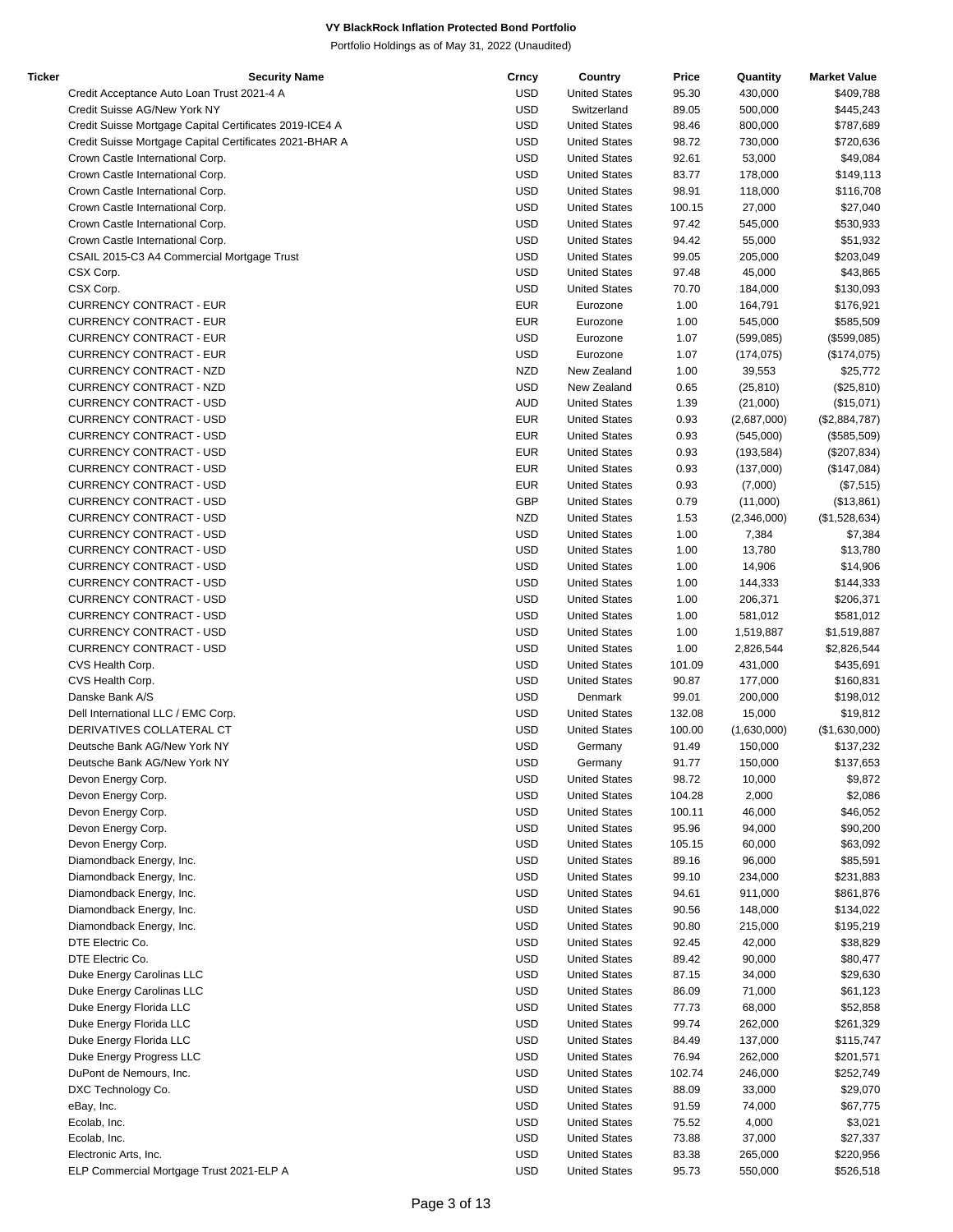| Ticker | <b>Security Name</b>                           | Crncy      | Country              | Price  | Quantity  | <b>Market Value</b> |
|--------|------------------------------------------------|------------|----------------------|--------|-----------|---------------------|
|        | Energy Transfer L.P.                           | <b>USD</b> | <b>United States</b> | 103.78 | 772,000   | \$801,218           |
|        | Energy Transfer L.P.                           | <b>USD</b> | <b>United States</b> | 101.50 | 420,000   | \$426,316           |
|        | Energy Transfer L.P.                           | <b>USD</b> | <b>United States</b> | 97.21  | 105,000   | \$102,075           |
|        | Energy Transfer L.P.                           | <b>USD</b> | <b>United States</b> | 100.17 | 44,000    | \$44,077            |
|        | Energy Transfer L.P.                           | <b>USD</b> | <b>United States</b> | 99.98  | 17,000    | \$16,997            |
|        | Energy Transfer L.P.                           | <b>USD</b> | <b>United States</b> | 90.24  | 126,000   | \$113,699           |
|        | Energy Transfer L.P.                           | <b>USD</b> | <b>United States</b> | 101.43 | 177,000   | \$179,538           |
|        | Energy Transfer L.P.                           | <b>USD</b> | <b>United States</b> | 102.27 | 125,000   | \$127,841           |
|        | Entergy Louisiana LLC                          | <b>USD</b> | <b>United States</b> | 85.91  | 185,000   | \$158,941           |
|        | <b>Enterprise Products Operating LLC</b>       | <b>USD</b> | <b>United States</b> | 76.11  | 175,000   | \$133,188           |
|        | Equifax, Inc.                                  | <b>USD</b> | <b>United States</b> | 82.90  | 33,000    | \$27,356            |
|        | Equinix, Inc.                                  | <b>USD</b> | <b>United States</b> | 91.68  | 435,000   | \$398,814           |
|        | Equinix, Inc.                                  | <b>USD</b> | <b>United States</b> | 94.72  | 246,000   | \$233,006           |
|        | <b>EURO</b>                                    | <b>EUR</b> | Eurozone             | 0.93   | 370,118   |                     |
|        |                                                | <b>EUR</b> |                      | 135.79 | (27)      | \$397,340           |
|        | EURO-BOBL FUTURE JUN22                         |            | Germany              |        |           | (\$3,666,416)       |
|        | EURO-BUND FUTURE JUN12                         | <b>EUR</b> | Eurozone             | 162.72 | (22)      | (\$3,579,792)       |
|        | Euro-OAT Future Jun22                          | <b>EUR</b> | Germany              | 154.69 | (10)      | (\$1,546,877)       |
|        | European Union                                 | <b>EUR</b> | Supranational        | 92.42  | 1,530,000 | \$1,414,011         |
|        | Exelon Corp.                                   | <b>USD</b> | <b>United States</b> | 95.07  | 103,000   | \$97,924            |
|        | Exelon Corp.                                   | <b>USD</b> | <b>United States</b> | 89.35  | 35,000    | \$31,272            |
|        | Exelon Corp.                                   | <b>USD</b> | <b>United States</b> | 97.48  | 32,000    | \$31,195            |
|        | Expedia Group, Inc.                            | <b>USD</b> | <b>United States</b> | 88.41  | 31,000    | \$27,407            |
|        | Extended Stay America Trust 2021-ESH A         | <b>USD</b> | <b>United States</b> | 97.90  | 387,614   | \$379,483           |
|        | FactSet Research Systems, Inc.                 | <b>USD</b> | <b>United States</b> | 90.33  | 155,000   | \$140,019           |
|        | Fannie Mae                                     | <b>USD</b> | <b>United States</b> | 95.45  | 8,280     | \$7,903             |
|        | Fannie Mae                                     | <b>USD</b> | <b>United States</b> | 92.83  | 23,216    | \$21,551            |
|        | Fannie Mae                                     | <b>USD</b> | <b>United States</b> | 95.60  | 145,084   | \$138,699           |
|        | Fannie Mae                                     | <b>USD</b> | <b>United States</b> | 95.83  | 64,155    | \$61,481            |
|        | Fannie Mae                                     | <b>USD</b> | <b>United States</b> | 89.27  | 103,008   | \$91,953            |
|        | Fannie Mae                                     | <b>USD</b> | <b>United States</b> | 87.31  | 584,899   | \$510,687           |
|        | Fannie Mae                                     | <b>USD</b> | <b>United States</b> | 93.54  | 77,575    | \$72,561            |
|        | Fannie Mae                                     | <b>USD</b> | <b>United States</b> | 93.11  | 37,849    | \$35,241            |
|        | Fannie Mae                                     | <b>USD</b> | <b>United States</b> | 89.37  | 267,379   | \$238,949           |
|        | Fannie Mae                                     | <b>USD</b> | <b>United States</b> | 89.23  | 154,598   | \$137,943           |
|        | Fannie Mae                                     | <b>USD</b> | <b>United States</b> | 89.14  | 148,566   | \$132,439           |
|        | Fannie Mae                                     | <b>USD</b> | <b>United States</b> | 89.41  | 301,907   | \$269,941           |
|        | Fannie Mae                                     | <b>USD</b> | <b>United States</b> | 92.86  | 151,448   | \$140,636           |
|        | Fannie Mae                                     | <b>USD</b> | <b>United States</b> | 92.86  | 125,584   | \$116,620           |
|        | Fannie Mae                                     | <b>USD</b> | <b>United States</b> | 93.54  | 86,243    | \$80,670            |
|        | Fannie Mae                                     | <b>USD</b> | <b>United States</b> | 89.25  | 323,635   | \$288,831           |
|        | Fannie Mae                                     | <b>USD</b> | <b>United States</b> | 92.86  | 150,739   | \$139,979           |
|        | Fannie Mae                                     | <b>USD</b> | <b>United States</b> | 92.86  | 148,055   | \$137,486           |
|        | Fannie Mae                                     | <b>USD</b> | <b>United States</b> | 92.86  | 150,667   | \$139,913           |
|        | Fannie Mae                                     | <b>USD</b> | <b>United States</b> | 89.41  | 146,823   | \$131,278           |
|        | Fannie Mae                                     | <b>USD</b> | <b>United States</b> | 89.41  | 272,746   | \$243,873           |
|        | Fannie Mae                                     | <b>USD</b> | <b>United States</b> | 89.41  | 497,598   | \$444,921           |
|        | Fannie Mae                                     | <b>USD</b> | <b>United States</b> | 89.41  | 188,087   | \$168,176           |
|        | Fannie Mae                                     | <b>USD</b> | <b>United States</b> | 89.41  | 266,019   | \$237,853           |
|        | Fannie Mae                                     | <b>USD</b> | <b>United States</b> | 87.29  | 346,682   | \$302,623           |
|        | Fannie Mae                                     | <b>USD</b> | <b>United States</b> | 90.61  | 575,061   | \$521,039           |
|        | Fannie Mae                                     | <b>USD</b> | <b>United States</b> | 98.90  | 628,619   | \$621,717           |
|        | Fannie Mae                                     | <b>USD</b> | <b>United States</b> | 88.92  | 41,736    | \$37,111            |
|        | Fannie Mae                                     | <b>USD</b> | <b>United States</b> | 88.92  | 305,840   | \$271,939           |
|        | Fannie Mae                                     | <b>USD</b> | <b>United States</b> | 89.39  | 56,106    | \$50,154            |
|        | Fannie Mae                                     | <b>USD</b> | <b>United States</b> | 89.40  | 563,698   | \$503,951           |
|        | Fannie Mae                                     | <b>USD</b> | <b>United States</b> | 92.80  | 40,158    | \$37,267            |
|        | Fannie Mae                                     | <b>USD</b> | <b>United States</b> | 92.80  | 30,544    | \$28,345            |
|        | Fannie Mae                                     | <b>USD</b> | <b>United States</b> | 89.37  | 296,084   | \$264,598           |
|        | Fannie Mae                                     | <b>USD</b> | <b>United States</b> | 89.37  | 169,002   | \$151,041           |
|        | Fannie Mae                                     | <b>USD</b> | <b>United States</b> | 96.65  | 46,516    | \$44,959            |
|        | Fannie Mae                                     | <b>USD</b> | <b>United States</b> | 96.46  | 63,466    | \$61,217            |
|        |                                                | <b>USD</b> | <b>United States</b> |        |           |                     |
|        | Fannie Mae                                     | <b>USD</b> |                      | 89.40  | 453,693   | \$405,596           |
|        | Fannie Mae                                     |            | <b>United States</b> | 97.04  | 290,803   | \$282,193           |
|        | Fannie Mae                                     | <b>USD</b> | <b>United States</b> | 102.96 | 582,633   | \$599,866           |
|        | Fannie Mae                                     | <b>USD</b> | <b>United States</b> | 97.03  | 691,001   | \$670,456           |
|        | Fannie Mae                                     | <b>USD</b> | <b>United States</b> | 88.95  | 311,348   | \$276,934           |
|        | Fannie Mae Multifamily REMIC Trust 2022-M10 A2 | <b>USD</b> | <b>United States</b> | 88.13  | 980,000   | \$863,628           |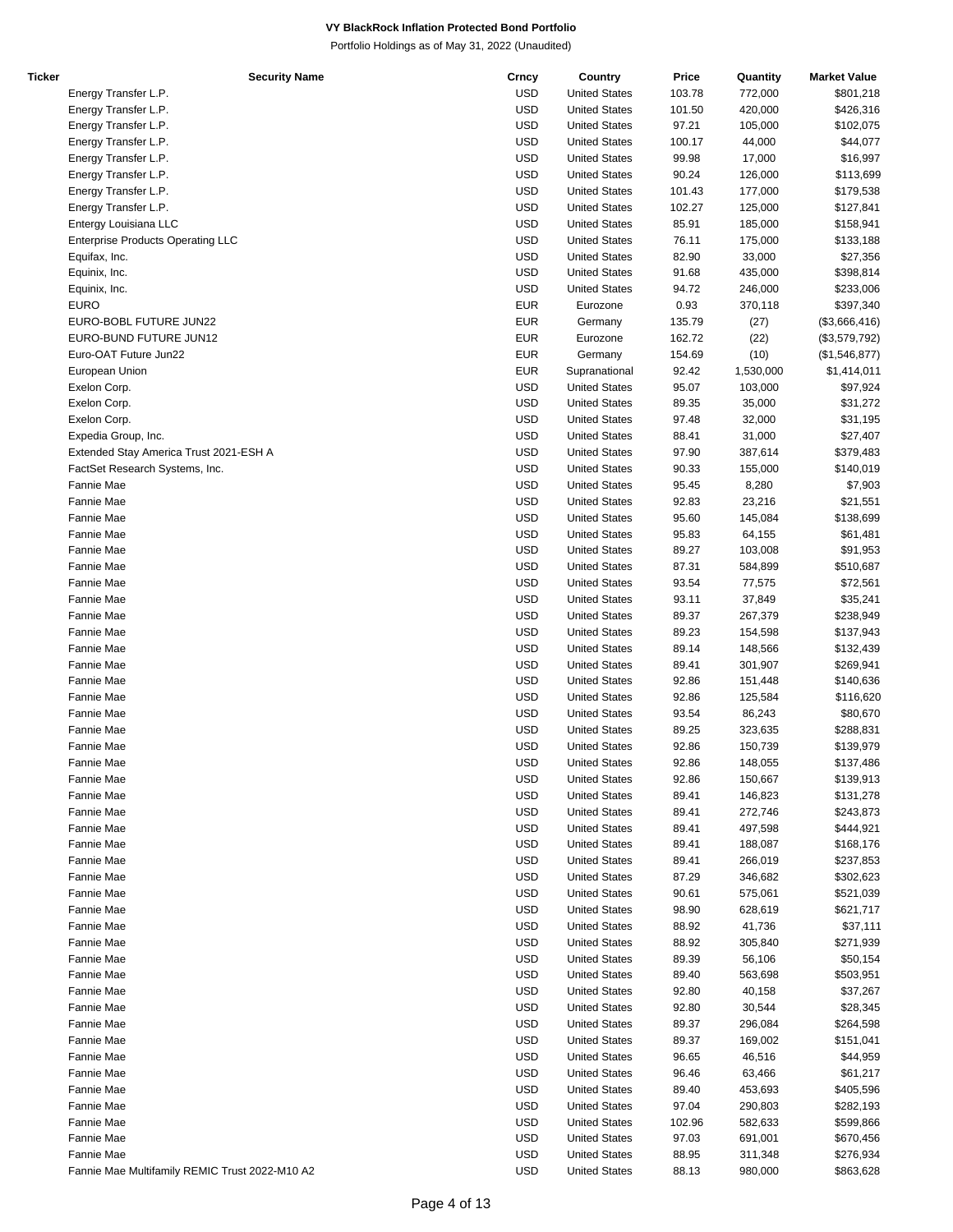| Ticker | <b>Security Name</b>                                      | Crncy      | Country              | Price  | Quantity  | <b>Market Value</b> |
|--------|-----------------------------------------------------------|------------|----------------------|--------|-----------|---------------------|
|        | Fidelity National Information Services, Inc.              | <b>USD</b> | <b>United States</b> | 77.51  | 143,000   | \$110,845           |
|        | Fiserv, Inc.                                              | USD        | <b>United States</b> | 93.61  | 195,000   | \$182,546           |
|        | Florida Power & Light Co.                                 | <b>USD</b> | <b>United States</b> | 94.93  | 30,000    | \$28,478            |
|        | Florida Power & Light Co.                                 | <b>USD</b> | <b>United States</b> | 99.59  | 2,089,000 | \$2,080,420         |
|        | Florida Power & Light Co.                                 | <b>USD</b> | <b>United States</b> | 79.32  | 265,000   | \$210,204           |
|        | Freddie Mac                                               | <b>USD</b> | <b>United States</b> | 99.20  | 435,847   | \$432,352           |
|        | Freddie Mac                                               | <b>USD</b> | <b>United States</b> | 101.28 | 783,828   | \$793,881           |
|        | Freddie Mac                                               | <b>USD</b> | <b>United States</b> | 98.97  | 1,244,748 | \$1,231,886         |
|        | Freddie Mac                                               | <b>USD</b> | <b>United States</b> | 95.46  | 1,079,904 | \$1,030,871         |
|        | Freddie Mac                                               | USD        | <b>United States</b> | 101.05 | 161,948   | \$163,651           |
|        | Freddie Mac                                               | USD        | <b>United States</b> | 92.55  | 23,306    | \$21,568            |
|        | Freddie Mac                                               | <b>USD</b> | <b>United States</b> | 93.44  | 130,706   | \$122,130           |
|        | Freddie Mac                                               | <b>USD</b> | <b>United States</b> | 89.23  | 247,055   | \$220,440           |
|        | Freddie Mac                                               | <b>USD</b> | <b>United States</b> | 93.60  | 106,218   | \$99,421            |
|        | Freddie Mac                                               | <b>USD</b> | <b>United States</b> | 92.41  | 306,386   | \$283,137           |
|        | Freddie Mac                                               | <b>USD</b> | <b>United States</b> | 93.05  | 100,811   | \$93,809            |
|        | Freddie Mac                                               | <b>USD</b> | <b>United States</b> | 92.95  | 1,197,061 | \$1,112,610         |
|        | Freddie Mac                                               | USD        | <b>United States</b> | 89.45  | 490,187   | \$438,450           |
|        | Freddie Mac                                               | USD        | <b>United States</b> | 92.61  | 2,406,918 | \$2,229,128         |
|        | Freddie Mac                                               | <b>USD</b> | <b>United States</b> | 95.46  | 30,324    | \$28,949            |
|        | Freddie Mac Multifamily WI Certificates Series WI-K146 A2 | <b>USD</b> | <b>United States</b> | 95.07  | 1,760,000 | \$1,673,193         |
|        | <b>GE Capital Funding LLC</b>                             | USD        | <b>United States</b> | 100.69 | 260,000   | \$261,806           |
|        | General Dynamics Corp.                                    | <b>USD</b> | <b>United States</b> | 100.26 | 122,000   | \$122,314           |
|        | General Motors Financial Co., Inc.                        | <b>USD</b> | <b>United States</b> | 96.37  | 79,000    | \$76,131            |
|        | Georgia-Pacific LLC                                       | <b>USD</b> | <b>United States</b> | 95.36  | 49,000    | \$46,724            |
|        | Gilead Sciences, Inc.                                     | USD        | <b>United States</b> | 76.60  | 185,000   | \$141,704           |
|        | Ginnie Mae                                                | USD        | <b>United States</b> | 102.52 | 204,897   | \$210,055           |
|        | Ginnie Mae                                                | <b>USD</b> | <b>United States</b> | 100.47 | 629,903   | \$632,886           |
|        | Ginnie Mae                                                | <b>USD</b> | <b>United States</b> | 101.83 | 266,015   | \$270,895           |
|        | Ginnie Mae                                                | <b>USD</b> | <b>United States</b> | 91.42  | 572,353   | \$523,248           |
|        | Ginnie Mae                                                | <b>USD</b> | <b>United States</b> | 91.40  | 221,629   | \$202,560           |
|        | Ginnie Mae                                                | <b>USD</b> | <b>United States</b> | 96.67  | 130,696   | \$126,339           |
|        | Ginnie Mae TBA                                            | <b>USD</b> | <b>United States</b> | 90.93  | 965,100   | \$877,562           |
|        | Ginnie Mae TBA                                            | USD        | <b>United States</b> | 99.09  | 265,000   | \$262,598           |
|        | Ginnie Mae TBA                                            | USD        | <b>United States</b> | 103.25 | 67,000    | \$69,178            |
|        | Ginnie Mae TBA                                            | <b>USD</b> | <b>United States</b> | 100.61 | 155,000   | \$155,938           |
|        | Ginnie Mae TBA                                            | <b>USD</b> | <b>United States</b> | 96.48  | 1,126,900 | \$1,087,194         |
|        | Ginnie Mae TBA                                            | USD        | <b>United States</b> | 93.80  | 1,860,000 | \$1,744,695         |
|        | Glencore Funding LLC                                      | <b>USD</b> | <b>United States</b> | 84.69  | 371,000   | \$314,194           |
|        | Glencore Funding LLC                                      | <b>USD</b> | <b>United States</b> | 83.99  | 11,000    | \$9,239             |
|        | <b>Glencore Funding LLC</b>                               | <b>USD</b> | <b>United States</b> | 73.20  | 15,000    | \$10,980            |
|        | Global Payments, Inc.                                     | <b>USD</b> | <b>United States</b> | 87.52  | 434,000   | \$379,846           |
|        | Global Payments, Inc.                                     | USD        | <b>United States</b> | 91.00  | 142,000   | \$129,214           |
|        | GLP Capital L.P. / GLP Financing II, Inc.                 | <b>USD</b> | <b>United States</b> | 84.02  | 477,000   | \$400,769           |
|        | GLP Capital L.P. / GLP Financing II, Inc.                 | <b>USD</b> | <b>United States</b> | 90.55  | 30,000    | \$27,164            |
|        | Goldman Sachs Group, Inc./The                             | <b>USD</b> | <b>United States</b> | 93.30  | 425,000   | \$396,530           |
|        | Goldman Sachs Group, Inc./The                             | USD        | <b>United States</b> | 88.94  | 439,000   | \$390,439           |
|        | Goldman Sachs Group, Inc./The                             | <b>USD</b> | <b>United States</b> | 86.28  | 32,000    | \$27,609            |
|        | Goldman Sachs Group, Inc./The                             | <b>USD</b> | <b>United States</b> | 99.95  | 1,794,000 | \$1,793,097         |
|        | Goldman Sachs Group, Inc./The                             | USD        | <b>United States</b> | 100.02 | 1,000,000 | \$1,000,186         |
|        | Goldman Sachs Group, Inc./The                             | <b>USD</b> | <b>United States</b> | 100.19 | 100,000   | \$100,192           |
|        | Goldman Sachs Group, Inc./The                             | <b>USD</b> | <b>United States</b> | 99.95  | 714,000   | \$713,662           |
|        | Goldman Sachs Group, Inc./The                             | <b>USD</b> | <b>United States</b> | 97.56  | 578,000   | \$563,891           |
|        | Goldman Sachs Group, Inc./The                             | USD        | <b>United States</b> | 97.29  | 141,000   | \$137,180           |
|        | GoodLeap Sustainable Home Solutions Trust 2022-1GS A      | USD        | <b>United States</b> | 92.90  | 119,795   | \$111,294           |
|        | GS Mortgage Securities Trust 2015-GC32 A4                 | USD        | <b>United States</b> | 99.78  | 498,000   | \$496,897           |
|        | GS Mortgage Securities Trust 2016-GS2 A4                  | <b>USD</b> | <b>United States</b> | 96.92  | 1,000,000 | \$969,242           |
|        | GS Mortgage Securities Trust 2017-GS7 A4                  | <b>USD</b> | <b>United States</b> | 97.51  | 1,000,000 | \$975,066           |
|        | HCA, Inc.                                                 | <b>USD</b> | <b>United States</b> | 103.73 | 986,000   | \$1,022,792         |
|        | HCA, Inc.                                                 | <b>USD</b> | <b>United States</b> | 91.42  | 300,000   | \$274,274           |
|        | HCA, Inc.                                                 | <b>USD</b> | <b>United States</b> | 88.20  | 185,000   | \$163,163           |
|        | <b>HSBC Holdings PLC</b>                                  | <b>USD</b> | United Kingdom       | 96.94  | 200,000   | \$193,872           |
|        | <b>HSBC Holdings PLC</b>                                  | USD        | United Kingdom       | 90.98  | 200,000   | \$181,960           |
|        | Humana, Inc.                                              | <b>USD</b> | <b>United States</b> | 89.10  | 92,000    | \$81,974            |
|        | Huntington Ingalls Industries, Inc.                       | <b>USD</b> | <b>United States</b> | 87.35  | 371,000   | \$324,074           |
|        | Hyundai Capital America                                   | USD        | <b>United States</b> | 96.51  | 2,500,000 | \$2,412,687         |
|        | Indonesia Government International Bond                   | <b>USD</b> | Indonesia            | 119.41 | 200,000   | \$238,811           |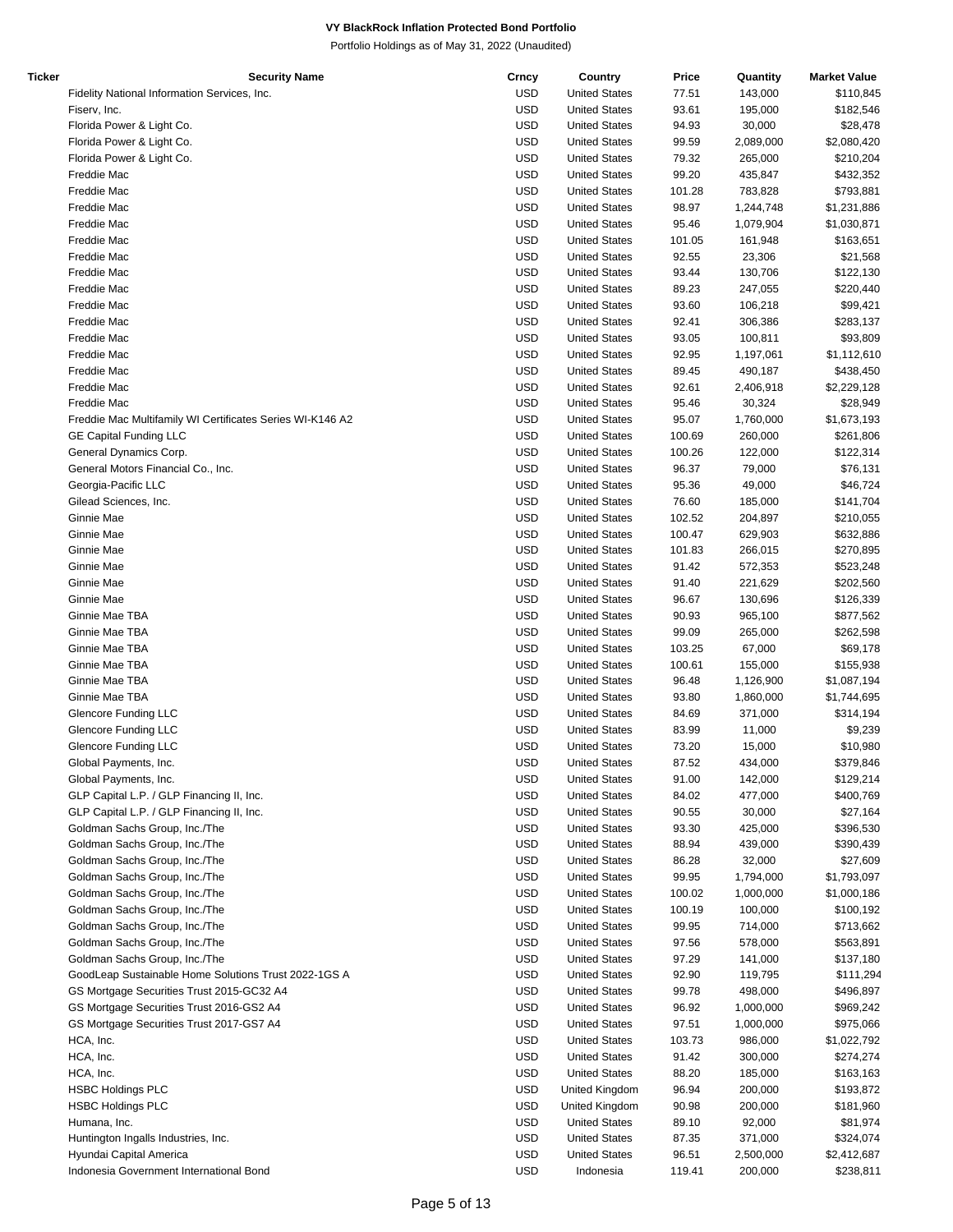| Ticker | <b>Security Name</b>                                             | Crncy      | Country              | Price  | Quantity  | <b>Market Value</b> |
|--------|------------------------------------------------------------------|------------|----------------------|--------|-----------|---------------------|
|        | Intel Corp.                                                      | <b>USD</b> | <b>United States</b> | 77.11  | 142,000   | \$109,490           |
|        | Intercontinental Exchange, Inc.                                  | <b>USD</b> | <b>United States</b> | 86.40  | 123,000   | \$106,278           |
|        | International Business Machines Corp.                            | <b>USD</b> | <b>United States</b> | 94.27  | 169,000   | \$159,309           |
|        | Invitation Homes Operating Partnership L.P.                      | <b>USD</b> | <b>United States</b> | 87.51  | 41,000    | \$35,879            |
|        | Invitation Homes Operating Partnership L.P.                      | <b>USD</b> | <b>United States</b> | 95.54  | 149,000   | \$142,352           |
|        | J.P. Morgan Mortgage Trust 2022-INV3 A3B                         | <b>USD</b> | <b>United States</b> | 91.51  | 949,530   | \$868,931           |
|        |                                                                  | <b>JPY</b> |                      |        |           |                     |
|        | JAPANESE YEN                                                     |            | Japan                | 128.74 | 1,840,672 | \$14,298            |
|        | JP Morgan Chase Commercial Mortgage Securities Corp. 2021-HYAH A | <b>USD</b> | <b>United States</b> | 96.46  | 600,000   | \$578,754           |
|        | JPMorgan Chase & Co.                                             | <b>USD</b> | <b>United States</b> | 89.36  | 240,000   | \$214,475           |
|        | JPMorgan Chase & Co.                                             | <b>USD</b> | <b>United States</b> | 95.18  | 2,623,000 | \$2,496,587         |
|        | JPMorgan Chase & Co.                                             | <b>USD</b> | <b>United States</b> | 91.66  | 387,000   | \$354,717           |
|        | JPMorgan Chase & Co.                                             | <b>USD</b> | <b>United States</b> | 87.31  | 107,000   | \$93,423            |
|        | JPMorgan Chase & Co.                                             | <b>USD</b> | <b>United States</b> | 99.49  | 31,000    | \$30,842            |
|        | JPMorgan Chase & Co.                                             | <b>USD</b> | <b>United States</b> | 100.37 | 495,000   | \$496,822           |
|        | JPMorgan Chase & Co.                                             | <b>USD</b> | <b>United States</b> | 101.09 | 25,000    | \$25,273            |
|        |                                                                  | <b>USD</b> | <b>United States</b> | 95.16  | 200,000   | \$190,323           |
|        | JPMorgan Chase & Co.                                             |            |                      |        |           |                     |
|        | JPMorgan Chase & Co.                                             | <b>USD</b> | <b>United States</b> | 83.05  | 40,000    | \$33,220            |
|        | JPMorgan Chase & Co.                                             | <b>USD</b> | <b>United States</b> | 100.74 | 250,000   | \$251,839           |
|        | JPMorgan Chase & Co.                                             | <b>USD</b> | <b>United States</b> | 95.19  | 680,000   | \$647,301           |
|        | JPN 10Y BOND(OSE) Jun22                                          | <b>JPY</b> | Japan                | 1.16   | (4)       | (\$4,649,862)       |
|        | Kazakhstan Government International Bond                         | <b>USD</b> | Kazakhstan           | 91.13  | 200,000   | \$182,268           |
|        | Kinder Morgan, Inc.                                              | <b>USD</b> | <b>United States</b> | 78.01  | 82,000    | \$63,969            |
|        | KLA Corp.                                                        | <b>USD</b> | <b>United States</b> | 82.75  | 76,000    | \$62,891            |
|        | L3Harris Technologies, Inc.                                      | <b>USD</b> | <b>United States</b> | 99.28  | 54,000    | \$53,611            |
|        | Lam Research Corp.                                               | <b>USD</b> | <b>United States</b> | 77.34  | 33,000    | \$25,523            |
|        |                                                                  |            |                      |        |           |                     |
|        | Leidos, Inc.                                                     | <b>USD</b> | <b>United States</b> | 83.10  | 341,000   | \$283,355           |
|        | Lloyds Banking Group PLC                                         | <b>USD</b> | United Kingdom       | 99.69  | 200,000   | \$199,382           |
|        | Lockheed Martin Corp.                                            | <b>USD</b> | <b>United States</b> | 78.13  | 241,000   | \$188,298           |
|        | Lockheed Martin Corp.                                            | <b>USD</b> | <b>United States</b> | 100.64 | 10,000    | \$10,064            |
|        | Lowe's Cos, Inc.                                                 | <b>USD</b> | <b>United States</b> | 91.17  | 7,000     | \$6,382             |
|        | Lowe's Cos, Inc.                                                 | <b>USD</b> | <b>United States</b> | 87.42  | 400,000   | \$349,683           |
|        | Lowe's Cos, Inc.                                                 | <b>USD</b> | <b>United States</b> | 77.70  | 35,000    | \$27,194            |
|        | LYB International Finance III LLC                                | <b>USD</b> | <b>United States</b> | 88.54  | 51,000    | \$45,156            |
|        |                                                                  | <b>USD</b> | <b>United States</b> | 99.49  | 246,000   | \$244,753           |
|        | Magallanes, Inc.                                                 |            |                      |        |           |                     |
|        | Marriott International, Inc./MD                                  | <b>USD</b> | <b>United States</b> | 82.40  | 38,000    | \$31,312            |
|        | Marsh & McLennan Cos, Inc.                                       | <b>USD</b> | <b>United States</b> | 86.76  | 105,000   | \$91,095            |
|        | Med Trust 2021-MDLN A                                            | <b>USD</b> | <b>United States</b> | 96.30  | 380,000   | \$365,950           |
|        | Mello Mortgage Capital Acceptance 2022-INV2 A3                   | <b>USD</b> | <b>United States</b> | 91.45  | 1,092,695 | \$999,261           |
|        | Mexico Government International Bond                             | <b>EUR</b> | Mexico               | 81.32  | 975,000   | \$792,836           |
|        | Mexico Government International Bond                             | <b>USD</b> | Mexico               | 86.37  | 300,000   | \$259,107           |
|        | MF1 2021-W10 A                                                   | <b>USD</b> | <b>United States</b> | 95.68  | 100,000   | \$95,685            |
|        | MidAmerican Energy Co.                                           | <b>USD</b> | <b>United States</b> | 75.01  | 241,000   | \$180,783           |
|        | MIM VM BALANCE USD                                               | <b>USD</b> | <b>United States</b> | 100.00 | 4,067,000 | \$4,067,000         |
|        | Mitsubishi UFJ Financial Group, Inc.                             | <b>USD</b> | Japan                | 100.38 | 30,000    | \$30,114            |
|        |                                                                  | <b>USD</b> |                      |        |           |                     |
|        | Mitsubishi UFJ Financial Group, Inc.                             |            | Japan                | 89.90  | 225,000   | \$202,286           |
|        | Mizuho Financial Group, Inc.                                     | <b>USD</b> | Japan                | 82.22  | 567,000   | \$466,167           |
|        | Moody's Corp.                                                    | <b>USD</b> | <b>United States</b> | 72.85  | 80,000    | \$58,279            |
|        | Moody's Corp.                                                    | <b>USD</b> | <b>United States</b> | 85.37  | 20,000    | \$17,075            |
|        | Morgan Stanley                                                   | <b>USD</b> | <b>United States</b> | 89.12  | 550,000   | \$490,153           |
|        | Morgan Stanley                                                   | <b>USD</b> | <b>United States</b> | 86.02  | 196,000   | \$168,594           |
|        | Morgan Stanley                                                   | <b>USD</b> | <b>United States</b> | 90.52  | 1,755,000 | \$1,588,645         |
|        | Morgan Stanley                                                   | <b>USD</b> | <b>United States</b> | 84.52  | 148,000   | \$125,096           |
|        | Morgan Stanley                                                   | <b>USD</b> | <b>United States</b> | 94.44  | 690,000   | \$651,607           |
|        |                                                                  | <b>USD</b> | <b>United States</b> |        |           |                     |
|        | Morgan Stanley                                                   |            |                      | 91.11  | 24,000    | \$21,867            |
|        | Morgan Stanley                                                   | <b>USD</b> | <b>United States</b> | 82.45  | 112,000   | \$92,346            |
|        | Morgan Stanley                                                   | <b>USD</b> | <b>United States</b> | 100.66 | 1,029,000 | \$1,035,749         |
|        | Morgan Stanley                                                   | <b>USD</b> | <b>United States</b> | 97.55  | 72,000    | \$70,237            |
|        | Morgan Stanley                                                   | <b>USD</b> | <b>United States</b> | 101.11 | 167,000   | \$168,853           |
|        | Morgan Stanley Bank of America Merrill Lynch Trust 2014-C15 A4   | <b>USD</b> | <b>United States</b> | 100.59 | 1,100,000 | \$1,106,494         |
|        | Motorola Solutions, Inc.                                         | <b>USD</b> | <b>United States</b> | 83.30  | 483,000   | \$402,354           |
|        | Motorola Solutions, Inc.                                         | <b>USD</b> | <b>United States</b> | 103.42 | 118,000   | \$122,040           |
|        | <b>MS VARIATION MARGIN GBP</b>                                   | GBP        | United Kingdom       | 126.01 | 347,143   | \$437,433           |
|        |                                                                  |            |                      |        |           |                     |
|        | MTN Commercial Mortgage Trust 2022-LPFL A                        | <b>USD</b> | <b>United States</b> | 98.63  | 215,000   | \$212,060           |
|        | MUFG BK Ltd. 0.3% 10/25/22                                       | <b>USD</b> | <b>United States</b> | 99.35  | 2,600,000 | \$2,583,159         |
|        | MV2 VM BALANCE EUR                                               | <b>EUR</b> | Eurozone             | 107.35 | 36        | \$39                |
|        | MV2 VM BALANCE USD                                               | <b>USD</b> | <b>United States</b> | 100.00 | (3)       | (\$3)               |
|        | MVM VM BALANCE EUR                                               | <b>EUR</b> | Eurozone             | 107.35 | 523,370   | \$561,863           |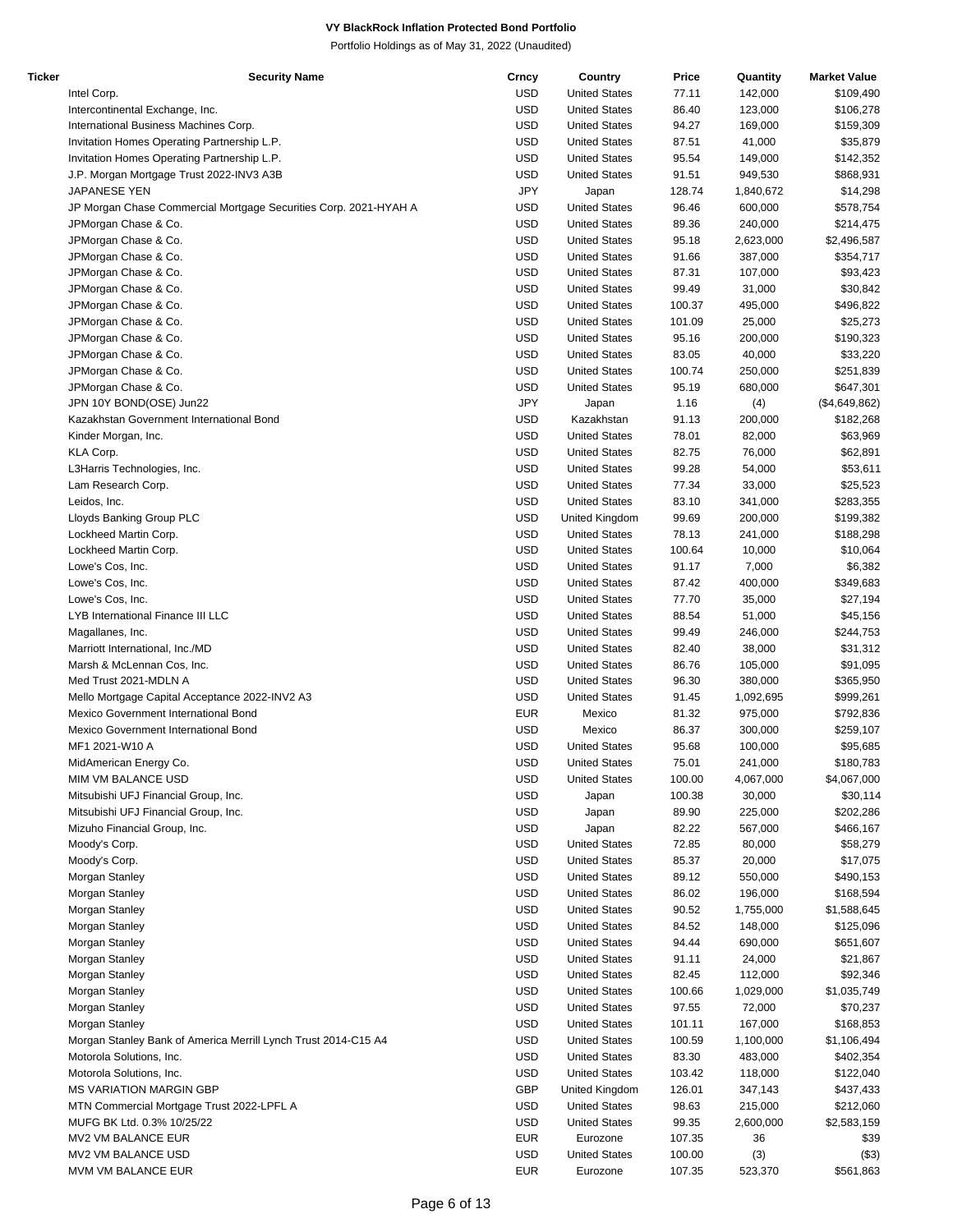| Ticker | <b>Security Name</b>                                | Crncy      | Country              | Price   | Quantity    | <b>Market Value</b> |
|--------|-----------------------------------------------------|------------|----------------------|---------|-------------|---------------------|
|        | MVM VM BALANCE USD                                  | <b>USD</b> | <b>United States</b> | 100.00  | (5,958,848) | (\$5,958,848)       |
|        | National Retail Properties, Inc.                    | <b>USD</b> | <b>United States</b> | 70.77   | 188,000     | \$133,048           |
|        | Navient Private Education Refi Loan Trust 2021-EA A | <b>USD</b> | <b>United States</b> | 91.60   | 921,026     | \$843,637           |
|        | Navient Student Loan Trust 2019-BA A2A              | <b>USD</b> | <b>United States</b> | 97.79   | 184,851     | \$180,767           |
|        | Nelnet Student Loan Trust 2021-BA AFL               | <b>USD</b> | <b>United States</b> | 98.18   | 763,114     | \$749,188           |
|        |                                                     |            |                      |         |             |                     |
|        | Nelnet Student Loan Trust 2021-CA AFL               | <b>USD</b> | <b>United States</b> | 97.85   | 937,623     | \$917,470           |
|        | NEW ZEALAND DOLLAR                                  | <b>NZD</b> | New Zealand          | 1.53    | 3,928       | \$2,560             |
|        | New Zealand Government Bond                         | <b>NZD</b> | New Zealand          | 46.18   | 395,000     | \$182,430           |
|        | New Zealand Government Inflation Linked Bond        | <b>NZD</b> | New Zealand          | 80.30   | 1,337,000   | \$1,073,587         |
|        | New Zealand Government Inflation Linked Bond        | <b>NZD</b> | New Zealand          | 81.11   | 289,000     | \$234,400           |
|        | NGPL PipeCo LLC                                     | <b>USD</b> | <b>United States</b> | 87.12   | 96,000      | \$83,637            |
|        | Nissan Motor Co. Ltd.                               | <b>USD</b> | Japan                | 93.88   | 434,000     | \$407,433           |
|        |                                                     | <b>USD</b> |                      |         |             |                     |
|        | Nomura Holdings, Inc.                               |            | Japan                | 83.47   | 204,000     | \$170,273           |
|        | Nomura Holdings, Inc.                               | <b>USD</b> | Japan                | 85.64   | 200,000     | \$171,271           |
|        | NORDEA BK ABP M 10/21/22                            | <b>USD</b> | <b>United States</b> | 99.30   | 3,600,000   | \$3,574,946         |
|        | Norfolk Southern Corp.                              | <b>USD</b> | <b>United States</b> | 78.39   | 163,000     | \$127,780           |
|        | Norfolk Southern Corp.                              | <b>USD</b> | <b>United States</b> | 91.89   | 36,000      | \$33,080            |
|        | Northern States Power Co/MN                         | <b>USD</b> | <b>United States</b> | 74.27   | 53,000      | \$39,364            |
|        | Northrop Grumman Corp.                              | <b>USD</b> | <b>United States</b> | 109.70  | 230,000     | \$252,318           |
|        | Northrop Grumman Corp.                              | <b>USD</b> | <b>United States</b> | 99.22   | 234,000     | \$232,184           |
|        |                                                     |            |                      |         |             |                     |
|        | NRG Energy, Inc.                                    | <b>USD</b> | <b>United States</b> | 94.93   | 213,000     | \$202,203           |
|        | Nucor Corp.                                         | <b>USD</b> | <b>United States</b> | 101.68  | 170,000     | \$172,861           |
|        | nVent Finance Sarl                                  | <b>USD</b> | Luxembourg           | 86.72   | 59,000      | \$51,165            |
|        | NVIDIA Corp.                                        | <b>USD</b> | <b>United States</b> | 89.35   | 92,000      | \$82,203            |
|        | NXP BV / NXP Funding LLC / NXP USA, Inc.            | <b>USD</b> | <b>MULTI</b>         | 98.62   | 617,000     | \$608,511           |
|        | NXP BV / NXP Funding LLC / NXP USA, Inc.            | <b>USD</b> | <b>MULTI</b>         | 95.09   | 133,000     | \$126,471           |
|        | NXP BV / NXP Funding LLC / NXP USA, Inc.            | <b>USD</b> | <b>MULTI</b>         | 83.87   | 122,000     | \$102,316           |
|        |                                                     |            |                      |         |             |                     |
|        | Ohio Power Co.                                      | <b>USD</b> | <b>United States</b> | 74.00   | 150,000     | \$111,000           |
|        | Oncor Electric Delivery Co. LLC                     | <b>USD</b> | <b>United States</b> | 80.65   | 47,000      | \$37,904            |
|        | Oncor Electric Delivery Co. LLC                     | <b>USD</b> | <b>United States</b> | 75.99   | 15,000      | \$11,399            |
|        | Oncor Electric Delivery Co. LLC                     | <b>USD</b> | <b>United States</b> | 102.38  | 75,000      | \$76,784            |
|        | Oracle Corp.                                        | <b>USD</b> | <b>United States</b> | 78.87   | 1,208,000   | \$952,790           |
|        | Oracle Corp.                                        | <b>USD</b> | <b>United States</b> | 91.16   | 1,322,000   | \$1,205,087         |
|        | Oracle Corp.                                        | <b>USD</b> | <b>United States</b> | 77.85   | 31,000      | \$24,134            |
|        |                                                     |            |                      |         |             |                     |
|        | Oracle Corp.                                        | <b>USD</b> | <b>United States</b> | 72.47   | 55,000      | \$39,857            |
|        | Pacific Gas and Electric Co.                        | <b>USD</b> | <b>United States</b> | 79.83   | 8,000       | \$6,387             |
|        | Pacific Gas and Electric Co.                        | <b>USD</b> | <b>United States</b> | 84.02   | 43,000      | \$36,130            |
|        | Pacific Gas and Electric Co.                        | <b>USD</b> | <b>United States</b> | 83.64   | 78,000      | \$65,242            |
|        | Panama Government International Bond                | <b>USD</b> | Panama               | 86.05   | 200,000     | \$172,098           |
|        | <b>Paramount Global</b>                             | <b>USD</b> | <b>United States</b> | 84.33   | 102,000     | \$86,018            |
|        | PAY FIX 1.66%, REC FLT 09/22/2023                   | <b>USD</b> | <b>United States</b> | 0.00    | 5,500,000   | \$0                 |
|        | PAY FIX 1.66%, REC FLT 09/22/2023                   | <b>USD</b> | <b>United States</b> | (14.16) | (5,500,000) | \$778,874           |
|        |                                                     |            |                      |         |             |                     |
|        | PAYB IFS 0.945 03/12/25                             | USD        | <b>United States</b> | (17.04) | (1,650,000) | \$281,169           |
|        | PAYB IFS 1.706 08/12/24                             | <b>USD</b> | <b>United States</b> | (13.07) | (1,300,000) | \$169,966           |
|        | PAYB IFS 1.783 11/04/25                             | USD        | <b>United States</b> | (14.25) | (1,300,000) | \$185,194           |
|        | PAYB IFS 1.829 07/31/24                             | USD        | <b>United States</b> | (12.37) | (600,000)   | \$74,203            |
|        | PAYB IFS 1.853 06/28/26                             | <b>USD</b> | <b>United States</b> | (13.99) | (450,000)   | \$62,954            |
|        | PAYB IFS 1.9825 10/13/30                            | USD        | <b>United States</b> | (16.55) | (1,430,000) | \$236,717           |
|        | PAYB IFS 1.991 03/04/24                             | USD        | <b>United States</b> | (11.53) | (3,000,000) | \$345,965           |
|        | PAYB IFS 2.0225 05/02/24                            | <b>USD</b> | <b>United States</b> |         |             | \$405,709           |
|        |                                                     |            |                      | (11.59) | (3,500,000) |                     |
|        | PAYB IFS 2.0939 01/15/52                            | <b>EUR</b> | Eurozone             | (16.20) | (140,000)   | \$22,676            |
|        | PAYB IFS 2.0964 12/15/51                            | <b>EUR</b> | Eurozone             | 0.00    | (40,000)    | \$0                 |
|        | PAYB IFS 2.0975 11/29/25                            | USD        | <b>United States</b> | (11.95) | (1,600,000) | \$191,143           |
|        | PAYB IFS 2.125 12/15/51                             | <b>EUR</b> | Eurozone             | 0.00    | (135,000)   | \$0                 |
|        | PAYB IFS 2.127 11/15/51                             | <b>EUR</b> | Eurozone             | (16.15) | (135,000)   | \$21,804            |
|        | PAYB IFS 2.13192 15/10/51                           | <b>EUR</b> | Eurozone             | 0.00    | (180,000)   | \$0                 |
|        |                                                     |            |                      |         |             |                     |
|        | PAYB IFS 2.1700 15/11/51                            | <b>EUR</b> | Eurozone             | (14.59) | (50,000)    | \$7,295             |
|        | PAYB IFS 2.1838 15/11/51                            | <b>EUR</b> | Eurozone             | (14.08) | (130,000)   | \$18,309            |
|        | PAYB IFS 2.194 11/15/51                             | <b>EUR</b> | Eurozone             | (13.71) | (135,000)   | \$18,507            |
|        | PAYB IFS 2.205000 15/10/5                           | <b>EUR</b> | Eurozone             | 0.00    | (835,000)   | \$0                 |
|        | PAYB IFS 2.2060 15/11/51                            | <b>EUR</b> | Eurozone             | 0.00    | (75,000)    | \$0                 |
|        | PAYB IFS 2.221260 15/10/5                           | <b>EUR</b> | Eurozone             | 0.00    | (180,000)   | \$0                 |
|        | PAYB IFS 2.2475 03/21/202                           | <b>USD</b> | <b>United States</b> | (9.92)  | (4,900,000) | \$486,115           |
|        |                                                     |            |                      |         |             |                     |
|        | PAYB IFS 2.31958 10/15/51                           | <b>EUR</b> | Eurozone             | 0.00    | (175,000)   | \$0                 |
|        | PAYB IFS 2.339 02/17/24                             | USD        | <b>United States</b> | (10.37) | (5,300,000) | \$549,838           |
|        | PAYB IFS 2.351 09/28/24                             | <b>USD</b> | <b>United States</b> | (9.46)  | (4,500,000) | \$425,565           |
|        | PAYB IFS 2.4075 05/15/52                            | <b>EUR</b> | Eurozone             | (1.18)  | (355,000)   | \$4,184             |
|        |                                                     |            |                      |         |             |                     |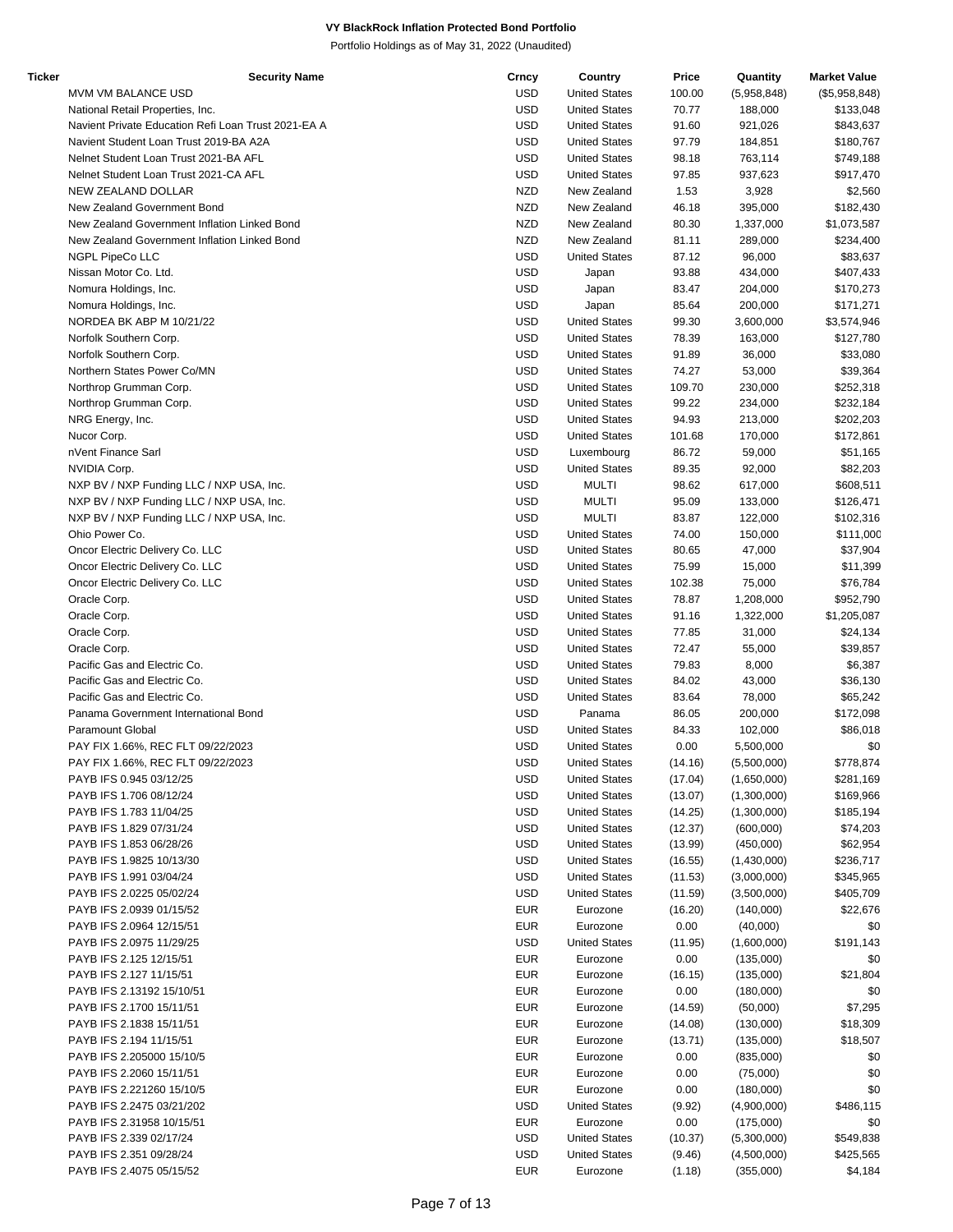| Ticker | <b>Security Name</b>      | Crncy      | Country              | Price   | Quantity      | <b>Market Value</b> |
|--------|---------------------------|------------|----------------------|---------|---------------|---------------------|
|        | PAYB IFS 2.4163 01/31/52  | <b>USD</b> | <b>United States</b> | 0.00    | (215,000)     | \$0                 |
|        | PAYB IFS 2.419 03/15/52   | <b>EUR</b> | Eurozone             | (2.97)  | (140,000)     | \$4,160             |
|        | PAYB IFS 2.445 12/20/51   | <b>USD</b> | <b>United States</b> | (9.61)  | (200,000)     | \$19,215            |
|        | PAYB IFS 2.4675 04/19/31  | <b>USD</b> | <b>United States</b> | (11.43) | (535,000)     | \$61,169            |
|        | PAYB IFS 2.48 05/15/52    | <b>EUR</b> | Eurozone             | 1.67    | (280,000)     | $(\$4,664)$         |
|        | PAYB IFS 2.5025 05/15/52  | <b>EUR</b> | Eurozone             | 0.00    | (80,000)      | \$0                 |
|        |                           | <b>USD</b> | <b>United States</b> |         |               | \$157,708           |
|        | PAYB IFS 2.53 09/02/31    |            |                      | (8.52)  | (1,850,000)   |                     |
|        | PAYB IFS 2.5400 03/11/51  | <b>USD</b> | <b>United States</b> | (7.48)  | (165,000)     | \$12,337            |
|        | PAYB IFS 2.56625 05/31/52 | <b>USD</b> | <b>United States</b> | 0.00    | (485,000)     | \$0                 |
|        | PAYB IFS 2.570 22/10/51   | <b>USD</b> | <b>United States</b> | (6.60)  | (290,000)     | \$19,142            |
|        | PAYB IFS 2.6 06/17/26     | <b>USD</b> | <b>United States</b> | (9.22)  | (5,495,000)   | \$506,698           |
|        | PAYB IFS 2.606000 25/10/5 | <b>USD</b> | <b>United States</b> | (5.52)  | (1,255,000)   | \$69,297            |
|        | PAYB IFS 2.613 11/24/51   | <b>USD</b> | <b>United States</b> | 0.00    | (200,000)     | \$0                 |
|        | PAYB IFS 2.6200 26/10/51  | <b>USD</b> | <b>United States</b> | (5.10)  | (290,000)     | \$14,787            |
|        | PAYB IFS 2.62400 25/10/51 | <b>USD</b> | <b>United States</b> | (4.98)  | (290,000)     | \$14,438            |
|        | PAYB IFS 2.625 10/28/51   | <b>USD</b> | <b>United States</b> | (4.95)  | (290,000)     | \$14,341            |
|        | PAYB IFS 2.626 11/22/51   | <b>USD</b> | <b>United States</b> | 0.00    | (60,000)      | \$0                 |
|        | PAYB IFS 2.6280 15/11/51  | <b>USD</b> | <b>United States</b> | 0.00    | (195,000)     | \$0                 |
|        | PAYB IFS 2.6575 06/29/25  | <b>USD</b> | <b>United States</b> | (8.75)  | (3,900,000)   | \$341,270           |
|        | PAYB IFS 2.6760 17/11/51  | <b>USD</b> | <b>United States</b> | 0.00    | (195,000)     | \$0                 |
|        | PAYB IFS 2.687 08/31/26   | <b>USD</b> | <b>United States</b> | (7.14)  | (5,050,000)   | \$360,597           |
|        |                           | <b>USD</b> | <b>United States</b> |         |               |                     |
|        | PAYB IFS 2.69375 03/14/52 |            |                      | 0.00    | (200,000)     | \$0                 |
|        | PAYB IFS 2.698 05/16/52   | <b>USD</b> | <b>United States</b> | 0.00    | (535,000)     | \$0                 |
|        | PAYB IFS 2.8125 02/11/31  | <b>USD</b> | <b>United States</b> | (5.34)  | (2,570,000)   | \$137,226           |
|        | PAYB IFS 2.925 02/02/27   | <b>USD</b> | <b>United States</b> | (3.90)  | (3,400,000)   | \$132,681           |
|        | PAYB IFS 3 02/25/27       | <b>USD</b> | <b>United States</b> | (3.23)  | (5,540,000)   | \$179,004           |
|        | PAYB IFS 3.0445 12/02/26  | <b>USD</b> | <b>United States</b> | (4.75)  | (2, 165, 000) | \$102,835           |
|        | PAYB IFS 3.087 04/08/30   | <b>USD</b> | <b>United States</b> | (0.84)  | (5,450,000)   | \$45,853            |
|        | PAYB IFS 3.09 04/01/32    | <b>USD</b> | <b>United States</b> | (0.23)  | (3, 130, 000) | \$7,338             |
|        | PAYB IFS 3.1114 01/15/50  | <b>GBP</b> | United Kingdom       | (31.14) | (700,000)     | \$217,953           |
|        | PAYB IFS 3.1325 01/15/50  | <b>GBP</b> | United Kingdom       | (30.01) | (600,000)     | \$180,086           |
|        | PAYB IFS 3.1340 15/03/32  | <b>USD</b> | <b>United States</b> | (0.04)  | (1,470,000)   | \$627               |
|        | PAYB IFS 3.136 11/10/26   | <b>USD</b> | <b>United States</b> | (4.42)  | (1,700,000)   | \$75,090            |
|        | PAYB IFS 3.16 10/15/49    | <b>GBP</b> | United Kingdom       | (27.58) | (1,560,000)   | \$430,245           |
|        | PAYB IFS 3.213 03/02/27   | <b>USD</b> | <b>United States</b> | (2.14)  | (1,350,000)   | \$28,886            |
|        | PAYB IFS 3.22 01/15/45    | <b>GBP</b> |                      | 0.00    |               | \$0                 |
|        |                           |            | United Kingdom       |         | (700,000)     |                     |
|        | PAYB IFS 3.23875 01/15/45 | <b>GBP</b> | United Kingdom       | 0.00    | (600,000)     | \$0                 |
|        | PAYB IFS 3.262 05/12/27   | <b>USD</b> | <b>United States</b> | (0.60)  | (1,955,000)   | \$11,776            |
|        | PAYB IFS 3.27 10/15/44    | <b>GBP</b> | United Kingdom       | 0.00    | (1,560,000)   | \$0                 |
|        | PAYB IFS 3.29 03/07/27    | <b>USD</b> | <b>United States</b> | (1.68)  | (2,200,000)   | \$36,850            |
|        | PAYB IFS 3.31 01/15/40    | GBP        | United Kingdom       | 0.00    | (900,000)     | \$0                 |
|        | PAYB IFS 3.336 11/15/40   | <b>GBP</b> | United Kingdom       | 0.00    | (310,000)     | \$0                 |
|        | PAYB IFS 3.3408 01/15/40  | <b>GBP</b> | United Kingdom       | 0.00    | (800,000)     | \$0                 |
|        | PAYB IFS 3.36 01/15/35    | <b>GBP</b> | United Kingdom       | (23.49) | (900,000)     | \$211,453           |
|        | PAYB IFS 3.36 10/15/39    | <b>GBP</b> | United Kingdom       | 0.00    | (2,025,000)   | \$0                 |
|        | PAYB IFS 3.39 01/15/35    | <b>GBP</b> | United Kingdom       | (22.80) | (800,000)     | \$182,423           |
|        | PAYB IFS 3.41 01/15/26    | <b>USD</b> | <b>United States</b> | (3.30)  | (3,600,000)   | \$118,928           |
|        | PAYB IFS 3.42 10/15/34    | <b>GBP</b> | United Kingdom       | (20.95) | (2,025,000)   | \$424,178           |
|        | PAYB IFS 3.52625 04/08/26 | <b>USD</b> | <b>United States</b> | (0.93)  | (18,000,000)  | \$167,611           |
|        | PAYB IFS 3.56 03/15/41    | <b>GBP</b> | United Kingdom       | 0.00    | (330,000)     | \$0                 |
|        | PAYB IFS 3.562 01/15/25   | <b>USD</b> | <b>United States</b> |         |               |                     |
|        |                           |            |                      | (3.52)  | (14,500,000)  | \$511,117           |
|        | PAYB IFS 3.5738 10/15/30  | <b>GBP</b> | United Kingdom       | 0.00    | (1,415,000)   | \$0                 |
|        | PAYB IFS 3.6225 04/15/31  | <b>GBP</b> | United Kingdom       | (21.84) | (560,000)     | \$122,309           |
|        | PAYB IFS 3.646 05/04/27   | <b>USD</b> | <b>United States</b> | 1.10    | (2,500,000)   | (\$27,562)          |
|        | PAYB IFS 3.725 12/15/41   | <b>GBP</b> | United Kingdom       | (9.66)  | (300,000)     | \$28,981            |
|        | PAYB IFS 3.746 04/15/31   | <b>GBP</b> | United Kingdom       | 0.00    | (400,000)     | \$0                 |
|        | PAYB IFS 3.7737 12/15/41  | GBP        | United Kingdom       | (8.01)  | (165,000)     | \$13,211            |
|        | PAYB IFS 3.79375 04/08/25 | <b>USD</b> | <b>United States</b> | (0.98)  | (5,300,000)   | \$52,064            |
|        | PAYB IFS 3.855 12/15/41   | GBP        | United Kingdom       | (5.21)  | (165,000)     | \$8,602             |
|        | PAYB IFS 4.167 07/15/23   | <b>USD</b> | <b>United States</b> | (3.74)  | (5,500,000)   | \$205,528           |
|        | PAYB IFS 4.2225 04/08/24  | <b>USD</b> | <b>United States</b> | (1.06)  | (12,400,000)  | \$131,763           |
|        | PAYB IFS 4.245863 1/15/32 | <b>GBP</b> | United Kingdom       | 0.00    | (775,000)     | \$0                 |
|        | PAYB IFS 4.265 12/15/31   | <b>GBP</b> | United Kingdom       | 0.00    | (600,000)     | \$0                 |
|        |                           | <b>GBP</b> | United Kingdom       |         |               |                     |
|        | PAYB IFS 4.53 01/15/27    |            |                      | (6.52)  | (775,000)     | \$50,555            |
|        | PAYB IFS 4.574 03/15/32   | <b>GBP</b> | United Kingdom       | (0.26)  | (450,000)     | \$1,149             |
|        | PAYB IFS 4.5945 03/15/32  | <b>GBP</b> | United Kingdom       | 0.06    | (450,000)     | (\$266)             |
|        | PAYB IFS2.276915 15/10/51 | <b>EUR</b> | Eurozone             | 0.00    | (180,000)     | \$0                 |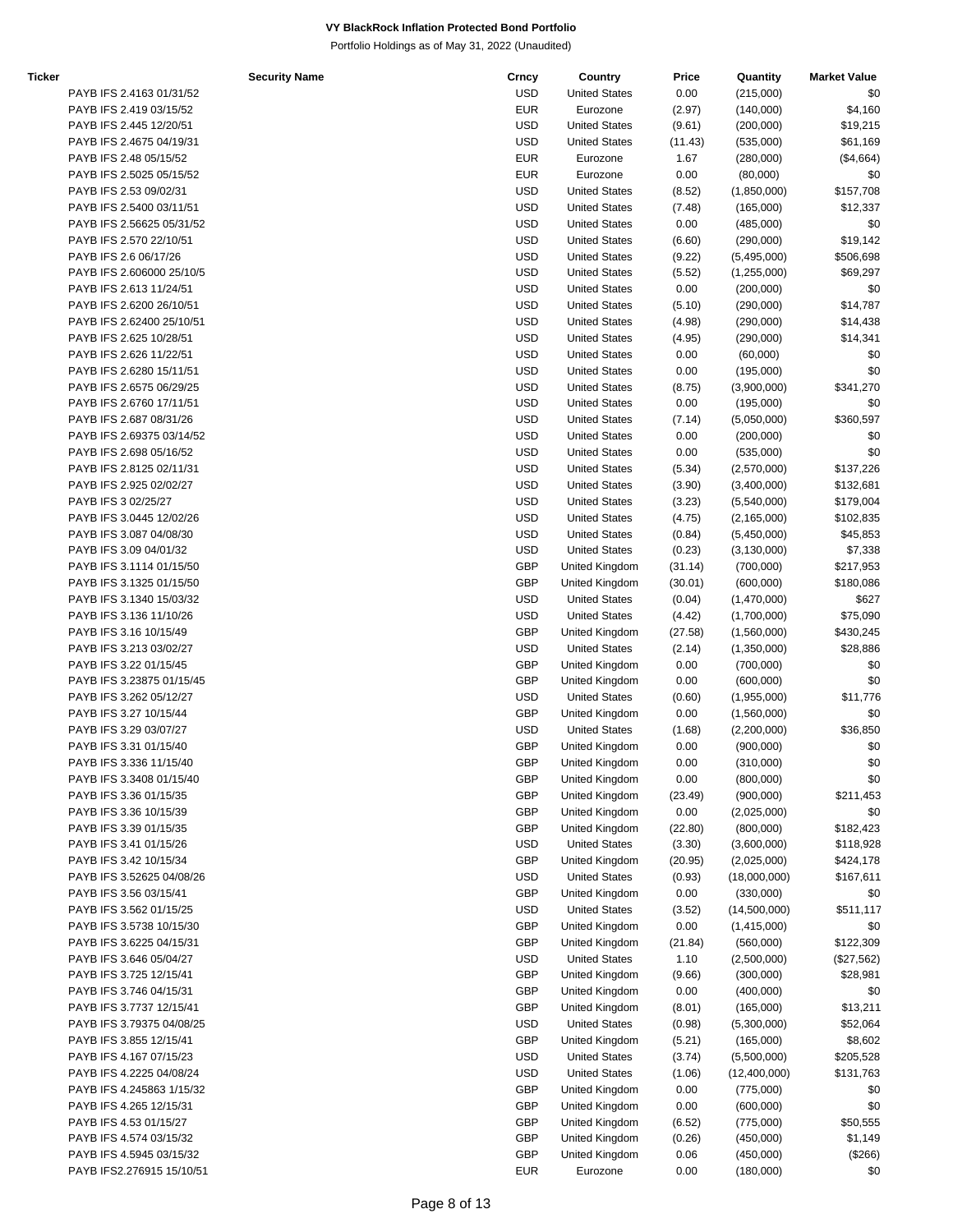| Ticker | <b>Security Name</b>                            | Crncy      | Country              | Price   | Quantity    | <b>Market Value</b> |
|--------|-------------------------------------------------|------------|----------------------|---------|-------------|---------------------|
|        | PAYB IRS -0.0845 08/15/26                       | <b>EUR</b> | Eurozone             | 0.00    | (2,905,000) | \$0                 |
|        | PAYB IRS 0.6435 10/09/26                        | <b>EUR</b> | Eurozone             | 0.00    | (1,420,000) | \$0                 |
|        | PAYB IRS 0.6444 02/15/31                        | <b>EUR</b> | Eurozone             | 0.00    | (1,660,000) | \$0                 |
|        | PAYB IRS 0.69 02/15/31                          | <b>EUR</b> | Eurozone             | 0.00    | (820,000)   | \$0                 |
|        |                                                 |            |                      |         |             |                     |
|        | PECO Energy Co.                                 | <b>USD</b> | <b>United States</b> | 76.31   | 238,000     | \$181,618           |
|        | Penske Truck Leasing Co. Lp / PTL Finance Corp. | <b>USD</b> | <b>United States</b> | 91.20   | 32,000      | \$29,185            |
|        | Peru Government Bond                            | <b>EUR</b> | Peru                 | 86.11   | 140,000     | \$120,555           |
|        | Peruvian Government International Bond          | <b>USD</b> | Peru                 | 81.21   | 53,000      | \$43,042            |
|        | Peruvian Government International Bond          | <b>USD</b> | Peru                 | 88.46   | 103,000     | \$91,117            |
|        | Philip Morris International, Inc.               | <b>USD</b> | <b>United States</b> | 100.10  | 187,000     | \$187,189           |
|        | Philip Morris International, Inc.               | <b>USD</b> | <b>United States</b> | 95.20   | 104,000     | \$99,011            |
|        |                                                 |            |                      |         |             |                     |
|        | Philippine Government International Bond        | <b>USD</b> | Philippines          | 89.82   | 200,000     | \$179,630           |
|        | POUND STERLING                                  | GBP        | United Kingdom       | 0.79    | 62,215      | \$78,397            |
|        | Principal Life Global Funding II                | <b>USD</b> | <b>United States</b> | 95.34   | 85,000      | \$81,041            |
|        | Qatar Government International Bond             | <b>USD</b> | Qatar                | 111.88  | 200,000     | \$223,757           |
|        | QUALCOMM, Inc.                                  | <b>USD</b> | <b>United States</b> | 84.71   | 80,000      | \$67,767            |
|        | QUALCOMM, Inc.                                  | <b>USD</b> | <b>United States</b> | 101.48  | 50,000      | \$50,741            |
|        | Raytheon Technologies Corp.                     | <b>USD</b> | <b>United States</b> | 87.25   | 62,000      | \$54,096            |
|        |                                                 | <b>USD</b> |                      |         |             |                     |
|        | Raytheon Technologies Corp.                     |            | <b>United States</b> | 75.10   | 34,000      | \$25,535            |
|        | Raytheon Technologies Corp.                     | <b>USD</b> | <b>United States</b> | 100.59  | 18,000      | \$18,106            |
|        | Raytheon Technologies Corp.                     | <b>USD</b> | <b>United States</b> | 102.62  | 26,000      | \$26,682            |
|        | Raytheon Technologies Corp.                     | <b>USD</b> | <b>United States</b> | 101.84  | 833,000     | \$848,295           |
|        | Raytheon Technologies Corp.                     | <b>USD</b> | <b>United States</b> | 80.36   | 242,000     | \$194,459           |
|        | RECV IFS 0.945 03/12/25                         | <b>USD</b> | <b>United States</b> | 0.00    | 1,650,000   | \$0                 |
|        |                                                 | <b>USD</b> |                      |         |             |                     |
|        | RECV IFS 1.706 08/12/24                         |            | <b>United States</b> | 0.00    | 1,300,000   | \$0                 |
|        | RECV IFS 1.783 11/04/25                         | <b>USD</b> | <b>United States</b> | 0.00    | 1,300,000   | \$0                 |
|        | RECV IFS 1.829 07/31/24                         | <b>USD</b> | <b>United States</b> | 0.00    | 600,000     | \$0                 |
|        | RECV IFS 1.853 06/28/26                         | <b>USD</b> | <b>United States</b> | 0.00    | 450,000     | \$0                 |
|        | RECV IFS 1.9825 10/13/30                        | <b>USD</b> | <b>United States</b> | 0.00    | 1,430,000   | \$0                 |
|        | RECV IFS 1.991 03/04/24                         | <b>USD</b> | <b>United States</b> | 0.00    | 3,000,000   | \$0                 |
|        | RECV IFS 2.0225 05/02/24                        | <b>USD</b> | <b>United States</b> | 0.00    | 3,500,000   | \$0                 |
|        |                                                 |            |                      |         |             |                     |
|        | RECV IFS 2.0939 01/15/52                        | <b>EUR</b> | Eurozone             | 0.00    | 140,000     | \$0                 |
|        | RECV IFS 2.0964 12/15/51                        | <b>EUR</b> | Eurozone             | (16.95) | 40,000      | (\$6,778)           |
|        | RECV IFS 2.0975 11/29/25                        | <b>USD</b> | <b>United States</b> | 0.00    | 1,600,000   | \$0                 |
|        | RECV IFS 2.125 12/15/51                         | <b>EUR</b> | Eurozone             | (15.92) | 135,000     | (\$21,491)          |
|        | RECV IFS 2.127 11/15/51                         | <b>EUR</b> | Eurozone             | 0.00    | 135,000     | \$0                 |
|        | RECV IFS 2.13192 15/10/51                       | <b>EUR</b> | Eurozone             | (15.97) | 180,000     | (\$28,749)          |
|        | RECV IFS 2.1700 15/11/51                        |            | Eurozone             |         |             |                     |
|        |                                                 | <b>EUR</b> |                      | 0.00    | 50,000      | \$0                 |
|        | RECV IFS 2.1838 15/11/51                        | <b>EUR</b> | Eurozone             | 0.00    | 130,000     | \$0                 |
|        | RECV IFS 2.194 11/15/51                         | <b>EUR</b> | Eurozone             | 0.00    | 135,000     | \$0                 |
|        | RECV IFS 2.205000 15/10/5                       | <b>EUR</b> | Eurozone             | (13.30) | 835,000     | (\$111,043)         |
|        | RECV IFS 2.2060 15/11/51                        | <b>EUR</b> | Eurozone             | (13.27) | 75,000      | (\$9,950)           |
|        | RECV IFS 2.221260 15/10/5                       | <b>EUR</b> | Eurozone             | (12.70) | 180,000     | (\$22,853)          |
|        | RECV IFS 2.2475 03/21/202                       | <b>USD</b> | <b>United States</b> | 0.00    | 4,900,000   | \$0                 |
|        |                                                 |            |                      |         |             |                     |
|        | RECV IFS 2.31958 10/15/51                       | <b>EUR</b> | Eurozone             | (8.99)  | 175,000     | (\$15,740)          |
|        | RECV IFS 2.339 02/17/24                         | USD        | <b>United States</b> | 0.00    | 5,300,000   | \$0                 |
|        | RECV IFS 2.351 09/28/24                         | <b>USD</b> | <b>United States</b> | 0.00    | 4,500,000   | \$0                 |
|        | RECV IFS 2.4075 05/15/52                        | <b>EUR</b> | Eurozone             | 0.00    | 355,000     | \$0                 |
|        | RECV IFS 2.4163 01/31/52                        | USD        | <b>United States</b> | (9.50)  | 215,000     | (\$20,423)          |
|        | RECV IFS 2.419 03/15/52                         | <b>EUR</b> | Eurozone             | 0.00    | 140,000     | \$0                 |
|        | RECV IFS 2.445 12/20/51                         | <b>USD</b> | <b>United States</b> | 0.00    | 200,000     | \$0                 |
|        |                                                 |            |                      |         |             |                     |
|        | RECV IFS 2.4675 04/19/31                        | USD        | <b>United States</b> | 0.00    | 535,000     | \$0                 |
|        | RECV IFS 2.48 05/15/52                          | <b>EUR</b> | Eurozone             | 0.00    | 280,000     | \$0                 |
|        | RECV IFS 2.5025 05/15/52                        | <b>EUR</b> | Eurozone             | 2.56    | 80,000      | \$2,048             |
|        | RECV IFS 2.53 09/02/31                          | USD        | <b>United States</b> | 0.00    | 1,850,000   | \$0                 |
|        | RECV IFS 2.5400 03/11/51                        | USD        | <b>United States</b> | 0.00    | 165,000     | \$0                 |
|        | RECV IFS 2.56625 05/31/52                       | USD        | <b>United States</b> | (2.97)  | 485,000     | (\$14,382)          |
|        |                                                 |            |                      |         |             |                     |
|        | RECV IFS 2.570 22/10/51                         | <b>USD</b> | <b>United States</b> | 0.00    | 290,000     | \$0                 |
|        | RECV IFS 2.6 06/17/26                           | <b>USD</b> | <b>United States</b> | 0.00    | 5,495,000   | \$0                 |
|        | RECV IFS 2.606000 25/10/5                       | <b>USD</b> | <b>United States</b> | 0.00    | 1,255,000   | \$0                 |
|        | RECV IFS 2.613 11/24/51                         | <b>USD</b> | <b>United States</b> | (5.23)  | 200,000     | (\$10,458)          |
|        | RECV IFS 2.6200 26/10/51                        | USD        | <b>United States</b> | 0.00    | 290,000     | \$0                 |
|        | RECV IFS 2.62400 25/10/51                       | <b>USD</b> | <b>United States</b> | 0.00    | 290,000     | \$0                 |
|        | RECV IFS 2.625 10/28/51                         | USD        | <b>United States</b> | 0.00    | 290,000     | \$0                 |
|        |                                                 |            |                      |         |             |                     |
|        | RECV IFS 2.626 11/22/51                         | USD        | <b>United States</b> | (4.84)  | 60,000      | (\$2,906)           |
|        | RECV IFS 2.6280 15/11/51                        | <b>USD</b> | <b>United States</b> | (4.81)  | 195,000     | (\$9,372)           |
|        | RECV IFS 2.6575 06/29/25                        | <b>USD</b> | <b>United States</b> | 0.00    | 3,900,000   | \$0                 |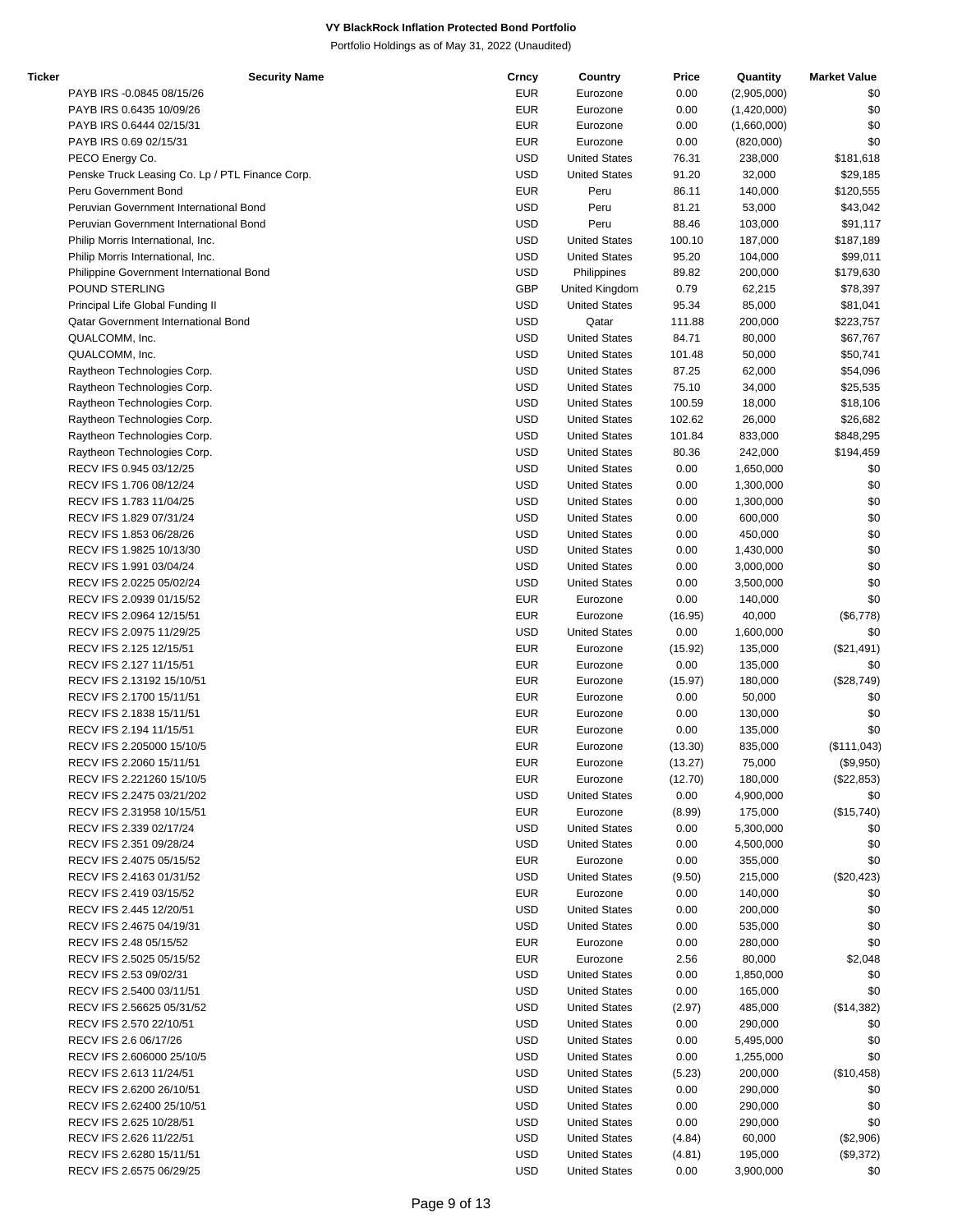| <b>Ticker</b> | <b>Security Name</b>                       | Crncy      | Country               | Price   | Quantity   | <b>Market Value</b> |
|---------------|--------------------------------------------|------------|-----------------------|---------|------------|---------------------|
|               | RECV IFS 2.6760 17/11/51                   | <b>USD</b> | <b>United States</b>  | (3.34)  | 195,000    | (\$6,509)           |
|               | RECV IFS 2.687 08/31/26                    | <b>USD</b> | <b>United States</b>  | 0.00    | 5,050,000  | \$0                 |
|               | RECV IFS 2.69375 03/14/52                  | <b>USD</b> | <b>United States</b>  | (0.82)  | 200,000    | (\$1,644)           |
|               | RECV IFS 2.698 05/16/52                    | <b>USD</b> | <b>United States</b>  | 0.54    | 535,000    | \$2,873             |
|               | RECV IFS 2.8125 02/11/31                   | <b>USD</b> | <b>United States</b>  | 0.00    | 2,570,000  | \$0                 |
|               | RECV IFS 2.925 02/02/27                    | <b>USD</b> | <b>United States</b>  | 0.00    | 3,400,000  | \$0                 |
|               | RECV IFS 3 02/25/27                        | <b>USD</b> | <b>United States</b>  | 0.00    | 5,540,000  | \$0                 |
|               | RECV IFS 3.0445 12/02/26                   | <b>USD</b> | <b>United States</b>  | 0.00    | 2,165,000  | \$0                 |
|               | RECV IFS 3.087 04/08/30                    | <b>USD</b> | <b>United States</b>  | 0.00    | 5,450,000  | \$0                 |
|               | RECV IFS 3.09 04/01/32                     | <b>USD</b> | <b>United States</b>  | 0.00    | 3,130,000  | \$0                 |
|               | RECV IFS 3.1114 01/15/50                   | <b>GBP</b> | United Kingdom        | 0.00    | 700,000    | \$0                 |
|               | RECV IFS 3.1325 01/15/50                   | <b>GBP</b> | United Kingdom        | 0.00    | 600,000    | \$0                 |
|               | RECV IFS 3.1340 15/03/32                   | <b>USD</b> | <b>United States</b>  | 0.00    | 1,470,000  | \$0                 |
|               | RECV IFS 3.136 11/10/26                    | <b>USD</b> | <b>United States</b>  | 0.00    | 1,700,000  | \$0                 |
|               | RECV IFS 3.16 10/15/49                     | <b>GBP</b> | United Kingdom        | 0.00    | 1,560,000  | \$0                 |
|               | RECV IFS 3.213 03/02/27                    | <b>USD</b> | <b>United States</b>  | 0.00    | 1,350,000  | \$0                 |
|               | RECV IFS 3.22 01/15/45                     | <b>GBP</b> | United Kingdom        | (28.64) | 700,000    | (\$200,453)         |
|               | RECV IFS 3.23875 01/15/45                  | GBP        | United Kingdom        | (27.84) | 600,000    | (\$167,017)         |
|               | RECV IFS 3.262 05/12/27                    | <b>USD</b> | <b>United States</b>  | 0.00    | 1,955,000  | \$0                 |
|               | RECV IFS 3.27 10/15/44                     | <b>GBP</b> | United Kingdom        | (25.41) | 1,560,000  | (\$396,319)         |
|               | RECV IFS 3.29 03/07/27                     | <b>USD</b> | <b>United States</b>  | 0.00    | 2,200,000  | \$0                 |
|               | RECV IFS 3.31 01/15/40                     | <b>GBP</b> | United Kingdom        | (25.79) | 900,000    | (\$232,139)         |
|               | RECV IFS 3.336 11/15/40                    | <b>GBP</b> | United Kingdom        | (27.95) | 310,000    | (\$86,639)          |
|               | RECV IFS 3.3408 01/15/40                   | <b>GBP</b> | United Kingdom        | (24.79) | 800,000    | (\$198,315)         |
|               | RECV IFS 3.36 01/15/35                     | GBP        | United Kingdom        | 0.00    | 900,000    | \$0                 |
|               | RECV IFS 3.36 10/15/39                     | GBP        | United Kingdom        | (22.95) | 2,025,000  | (\$464, 642)        |
|               | RECV IFS 3.39 01/15/35                     | <b>GBP</b> | United Kingdom        | 0.00    | 800,000    | \$0                 |
|               | RECV IFS 3.41 01/15/26                     | <b>USD</b> | <b>United States</b>  | 0.00    | 3,600,000  | \$0                 |
|               | RECV IFS 3.42 10/15/34                     | <b>GBP</b> | United Kingdom        | 0.00    | 2,025,000  | \$0                 |
|               | RECV IFS 3.52625 04/08/26                  | <b>USD</b> | <b>United States</b>  | 0.00    | 18,000,000 | \$0                 |
|               | RECV IFS 3.56 03/15/41                     | <b>GBP</b> | United Kingdom        | (20.74) | 330,000    | (\$68,456)          |
|               | RECV IFS 3.562 01/15/25                    | <b>USD</b> | <b>United States</b>  | 0.00    | 14,500,000 | \$0                 |
|               | RECV IFS 3.5738 10/15/30                   | <b>GBP</b> | United Kingdom        | (22.17) | 1,415,000  | (\$313,727)         |
|               | RECV IFS 3.6225 04/15/31                   | GBP        | United Kingdom        | 0.00    | 560,000    | \$0                 |
|               | RECV IFS 3.646 05/04/27                    | <b>USD</b> | <b>United States</b>  | 0.00    | 2,500,000  | \$0                 |
|               | RECV IFS 3.725 12/15/41                    | GBP        | United Kingdom        | 0.00    | 300,000    | \$0                 |
|               | RECV IFS 3.746 04/15/31                    | GBP        | United Kingdom        | (20.06) | 400,000    | (\$80,223)          |
|               | RECV IFS 3.7737 12/15/41                   | GBP        | United Kingdom        | 0.00    | 165,000    | \$0                 |
|               | RECV IFS 3.79375 04/08/25                  | <b>USD</b> | <b>United States</b>  | 0.00    | 5,300,000  | \$0                 |
|               | RECV IFS 3.855 12/15/41                    | <b>GBP</b> | United Kingdom        | 0.00    | 165,000    | \$0                 |
|               | RECV IFS 4.167 07/15/23                    | <b>USD</b> | <b>United States</b>  | 0.00    | 5,500,000  | \$0                 |
|               | RECV IFS 4.2225 04/08/24                   | <b>USD</b> | <b>United States</b>  | 0.00    | 12,400,000 | \$0                 |
|               | RECV IFS 4.245863 1/15/32                  | GBP        | United Kingdom        | (6.94)  | 775,000    | (\$53,754)          |
|               | RECV IFS 4.265 12/15/31                    | <b>GBP</b> | United Kingdom        | (7.51)  | 600,000    | (\$45,071)          |
|               | RECV IFS 4.53 01/15/27                     | <b>GBP</b> | United Kingdom        | 0.00    | 775,000    | \$0                 |
|               | RECV IFS 4.574 03/15/32                    | GBP        | <b>United Kingdom</b> | 0.00    | 450,000    | \$0                 |
|               | RECV IFS 4.5945 03/15/32                   | <b>GBP</b> | United Kingdom        | 0.00    | 450,000    | \$0                 |
|               | RECV IFS2.276915 15/10/51                  | <b>EUR</b> | Eurozone              | (10.61) | 180,000    | (\$19,104)          |
|               | RECV IRS -0.0845 08/15/26                  | <b>EUR</b> | Eurozone              | (6.60)  | 2,905,000  | (\$191,822)         |
|               | RECV IRS 0.6435 10/09/26                   | <b>EUR</b> | Eurozone              | (3.55)  | 1,420,000  | (\$50,433)          |
|               | RECV IRS 0.6444 02/15/31                   | <b>EUR</b> | Eurozone              | (9.79)  | 1,660,000  | (\$162,461)         |
|               | RECV IRS 0.69 02/15/31                     | <b>EUR</b> | Eurozone              | (9.39)  | 820,000    | (\$76,975)          |
|               | RELX Capital, Inc.                         | <b>USD</b> | <b>United States</b>  | 103.03  | 25,000     | \$25,758            |
|               | RELX Capital, Inc.                         | <b>USD</b> | <b>United States</b>  | 90.77   | 144,000    | \$130,712           |
|               | Republic Services, Inc.                    | <b>USD</b> | <b>United States</b>  | 84.33   | 55,000     | \$46,382            |
|               | Rogers Communications, Inc.                | <b>USD</b> | Canada                | 94.95   | 243,000    | \$230,722           |
|               | Rogers Communications, Inc.                | <b>USD</b> | Canada                | 93.05   | 135,000    | \$125,615           |
|               | Romanian Government International Bond     | <b>EUR</b> | Romania               | 91.34   | 215,000    | \$196,390           |
|               | Romanian Government International Bond     | <b>EUR</b> | Romania               | 98.08   | 280,000    | \$274,618           |
|               | S&P Global, Inc.                           | <b>USD</b> | <b>United States</b>  | 95.01   | 20,000     | \$19,002            |
|               | S&P Global, Inc.                           | <b>USD</b> | <b>United States</b>  | 89.59   | 4,000      | \$3,584             |
|               | Sabine Pass Liquefaction LLC               | <b>USD</b> | <b>United States</b>  | 98.93   | 797,000    | \$788,472           |
|               | Sabine Pass Liquefaction LLC               | <b>USD</b> | <b>United States</b>  | 105.73  | 196,000    | \$207,232           |
|               | Salesforce, Inc.                           | <b>USD</b> | <b>United States</b>  | 76.90   | 74,000     | \$56,903            |
|               | Schlumberger Finance Canada Ltd.           | <b>USD</b> | Canada                | 100.11  | 152,000    | \$152,171           |
|               | ServiceNow, Inc.                           | <b>USD</b> | <b>United States</b>  | 81.04   | 219,000    | \$177,474           |
|               | Shire Acquisitions Investments Ireland DAC | <b>USD</b> | <b>United States</b>  | 97.91   | 286,000    | \$280,014           |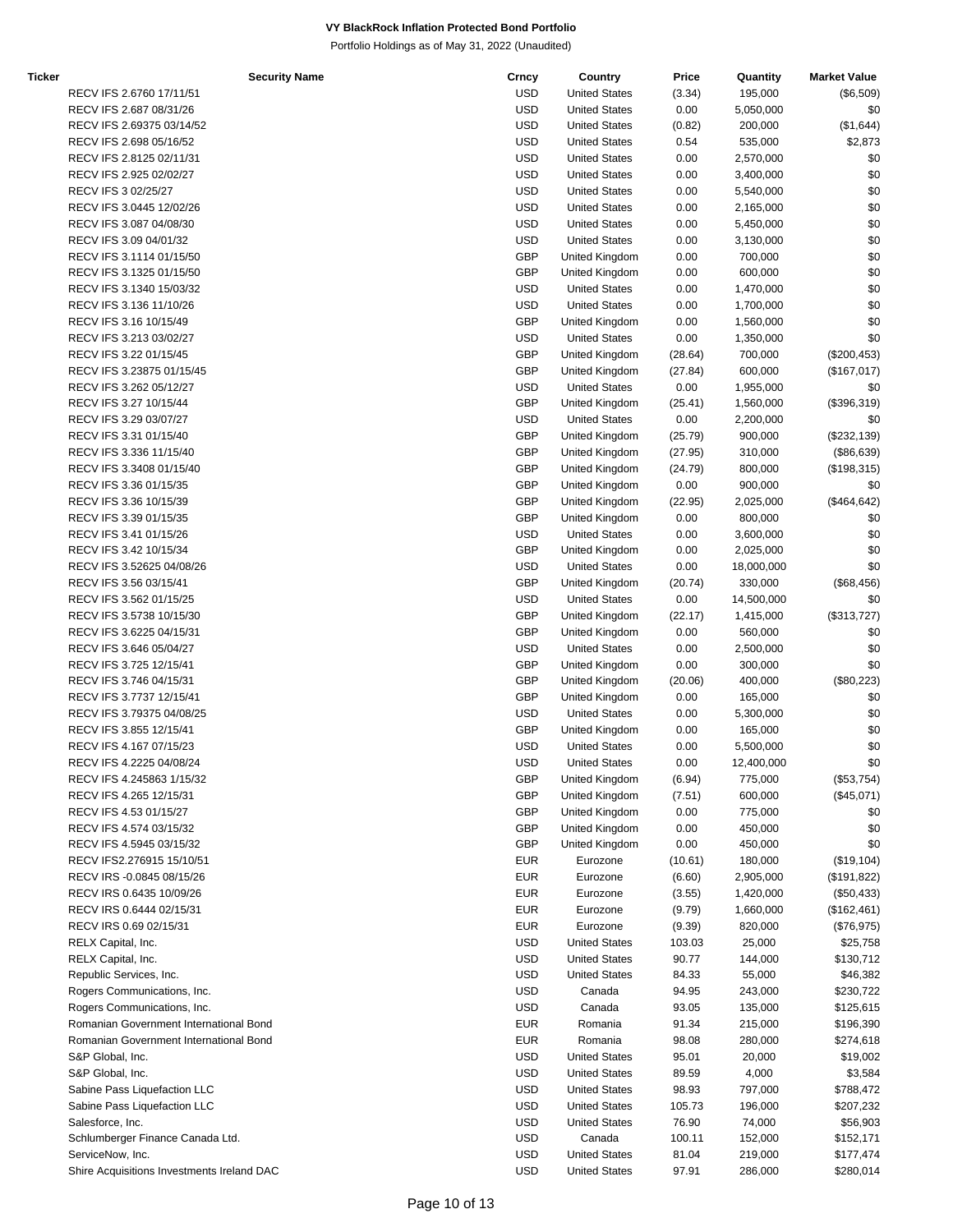| Ticker | <b>Security Name</b>                                 | Crncy      | Country              | Price  | Quantity   | <b>Market Value</b> |
|--------|------------------------------------------------------|------------|----------------------|--------|------------|---------------------|
|        | SLM Private Credit Student Loan Trust 2005-A A4      | <b>USD</b> | <b>United States</b> | 97.07  | 700,061    | \$679,560           |
|        | SMB Private Education Loan Trust 2021-D A1A          | <b>USD</b> | <b>United States</b> | 94.00  | 536,342    | \$504,158           |
|        | SMB Private Education Loan Trust 2021-E A1A          | <b>USD</b> | <b>United States</b> | 94.15  | 727,354    | \$684,830           |
|        | Sofi Professional Loan Program 2018-C A2FX Trust     | <b>USD</b> | <b>United States</b> | 99.32  | 331,066    | \$328,830           |
|        | Southern California Edison Co.                       | <b>USD</b> | <b>United States</b> | 90.82  | 200,000    | \$181,642           |
|        | Southwestern Public Service Co.                      | <b>USD</b> | <b>United States</b> | 80.30  | 31,000     | \$24,894            |
|        | SREIT Trust 2021-PALM A                              | <b>USD</b> | <b>United States</b> | 94.93  | 800,000    | \$759,408           |
|        | Sumitomo Mitsui Financial Group, Inc.                | <b>USD</b> | Japan                | 86.92  | 261,000    | \$226,853           |
|        | <b>SWEDISH KRONA</b>                                 | <b>SEK</b> | Sweden               | 9.77   | 558        | \$57                |
|        | <b>SWISS FRANC</b>                                   | <b>CHF</b> | Switzerland          | 0.96   | 1          | \$1                 |
|        | T-Mobile USA, Inc.                                   | <b>USD</b> | <b>United States</b> | 77.90  | 151,000    | \$117,635           |
|        |                                                      |            |                      |        |            |                     |
|        | T-Mobile USA, Inc.                                   | <b>USD</b> | <b>United States</b> | 98.86  | 1,124,000  | \$1,111,226         |
|        | T-Mobile USA, Inc.                                   | <b>USD</b> | <b>United States</b> | 96.27  | 7,000      | \$6,739             |
|        | T-Mobile USA, Inc.                                   | <b>USD</b> | <b>United States</b> | 89.29  | 10,000     | \$8,929             |
|        | Takeda Pharmaceutical Co. Ltd.                       | <b>USD</b> | Japan                | 85.79  | 206,000    | \$176,734           |
|        | Tampa Electric Co.                                   | <b>USD</b> | <b>United States</b> | 94.77  | 27,000     | \$25,588            |
|        | Targa Resources Corp.                                | <b>USD</b> | <b>United States</b> | 91.76  | 85,000     | \$77,999            |
|        | Taubman Centers Commercial Mortgage Trust 2022-DPM A | <b>USD</b> | <b>United States</b> | 98.07  | 250,000    | \$245,164           |
|        | Texas Eastern Transmission L.P.                      | <b>USD</b> | <b>United States</b> | 115.62 | 110,000    | \$127,177           |
|        | Texas Eastern Transmission L.P.                      | <b>USD</b> | <b>United States</b> | 96.28  | 438,000    | \$421,702           |
|        | Textron, Inc.                                        | <b>USD</b> | <b>United States</b> | 96.51  | 143,000    | \$138,007           |
|        | Thermo Fisher Scientific, Inc.                       | <b>USD</b> | <b>United States</b> | 85.31  | 284,000    | \$242,288           |
|        | TORONTO DOMINI 10/28/22                              | <b>USD</b> | <b>United States</b> | 99.41  | 3,300,000  | \$3,280,433         |
|        | Transcontinental Gas Pipe Line Co. LLC               | <b>USD</b> | <b>United States</b> | 112.45 | 78,000     | \$87,707            |
|        | TSMC Arizona Corp.                                   | <b>USD</b> | <b>United States</b> | 100.25 | 200,000    | \$200,499           |
|        | <b>UBS Group AG</b>                                  | <b>USD</b> | Switzerland          | 89.27  | 310,000    | \$276,747           |
|        | <b>UMBS TBA</b>                                      | <b>USD</b> | <b>United States</b> | 88.61  | 600,000    | \$531,680           |
|        |                                                      |            |                      |        |            |                     |
|        | <b>UMBS TBA</b>                                      | <b>USD</b> | <b>United States</b> | 88.71  | 659,410    | \$584,969           |
|        | UMBS TBA                                             | <b>USD</b> | <b>United States</b> | 99.97  | 495,000    | \$494,845           |
|        | UMBS TBA                                             | <b>USD</b> | <b>United States</b> | 102.91 | 334,000    | \$343,707           |
|        | <b>UMBS TBA</b>                                      | <b>USD</b> | <b>United States</b> | 98.70  | 47,000     | \$46,390            |
|        | <b>UMBS TBA</b>                                      | <b>USD</b> | <b>United States</b> | 100.69 | 22,000     | \$22,151            |
|        | <b>UMBS TBA</b>                                      | <b>USD</b> | <b>United States</b> | 97.79  | 3,117,000  | \$3,047,974         |
|        | UMBS TBA                                             | <b>USD</b> | <b>United States</b> | 95.24  | (290, 600) | (\$276,762)         |
|        | <b>UMBS TBA</b>                                      | <b>USD</b> | <b>United States</b> | 95.08  | 4,473,700  | \$4,253,738         |
|        | UMBS TBA                                             | <b>USD</b> | <b>United States</b> | 96.82  | 136,000    | \$131,673           |
|        | UMBS TBA                                             | <b>USD</b> | <b>United States</b> | 94.49  | 1,205,000  | \$1,138,631         |
|        | UMBS TBA                                             | <b>USD</b> | <b>United States</b> | 92.03  | (261, 500) | (\$240,662)         |
|        | <b>UMBS TBA</b>                                      | <b>USD</b> | <b>United States</b> | 84.84  | 321,100    | \$272,408           |
|        | <b>UMBS TBA</b>                                      | <b>USD</b> | <b>United States</b> | 84.75  | 200,000    | \$169,508           |
|        | <b>UMBS TBA</b>                                      | <b>USD</b> | <b>United States</b> | 92.30  | 525,000    | \$484,579           |
|        | Union Pacific Corp.                                  | <b>USD</b> | <b>United States</b> | 91.33  | 40,000     | \$36,533            |
|        | Union Pacific Corp.                                  | USD        | <b>United States</b> | 82.87  | 202,000    | \$167,403           |
|        | Union Pacific Corp.                                  | <b>USD</b> | <b>United States</b> | 85.29  | 143,000    | \$121,958           |
|        | United States Treasury Inflation Indexed Bonds       | <b>USD</b> | <b>United States</b> |        | 3,405,000  |                     |
|        |                                                      |            |                      | 84.70  |            | \$3,184,976         |
|        | United States Treasury Inflation Indexed Bonds       | USD        | <b>United States</b> | 99.71  | 2,845,000  | \$3,042,879         |
|        | United States Treasury Inflation Indexed Bonds       | <b>USD</b> | <b>United States</b> | 101.91 | 645,000    | \$691,597           |
|        | United States Treasury Inflation Indexed Bonds       | <b>USD</b> | <b>United States</b> | 99.61  | 7,760,000  | \$8,637,983         |
|        | United States Treasury Inflation Indexed Bonds       | <b>USD</b> | <b>United States</b> | 101.17 | 6,260,000  | \$7,118,172         |
|        | United States Treasury Inflation Indexed Bonds       | <b>USD</b> | <b>United States</b> | 86.63  | 3,665,000  | \$3,550,638         |
|        | United States Treasury Inflation Indexed Bonds       | <b>USD</b> | <b>United States</b> | 102.29 | 1,935,000  | \$2,203,033         |
|        | United States Treasury Inflation Indexed Bonds       | <b>USD</b> | <b>United States</b> | 99.82  | 7,590,000  | \$8,495,800         |
|        | United States Treasury Inflation Indexed Bonds       | <b>USD</b> | <b>United States</b> | 102.43 | 1,240,000  | \$1,407,345         |
|        | United States Treasury Inflation Indexed Bonds       | USD        | <b>United States</b> | 99.53  | 6,300,000  | \$6,925,040         |
|        | United States Treasury Inflation Indexed Bonds       | <b>USD</b> | <b>United States</b> | 103.53 | 875,000    | \$1,098,272         |
|        | United States Treasury Inflation Indexed Bonds       | <b>USD</b> | <b>United States</b> | 103.86 | 45,000     | \$56,549            |
|        | United States Treasury Inflation Indexed Bonds       | <b>USD</b> | <b>United States</b> | 102.68 | 2,335,000  | \$2,909,192         |
|        | United States Treasury Inflation Indexed Bonds       | <b>USD</b> | <b>United States</b> | 103.27 | 10,000     | \$12,758            |
|        |                                                      | <b>USD</b> | <b>United States</b> |        |            |                     |
|        | United States Treasury Inflation Indexed Bonds       |            |                      | 110.34 | 4,135,000  | \$5,628,306         |
|        | United States Treasury Inflation Indexed Bonds       | <b>USD</b> | <b>United States</b> | 102.90 | 25,000     | \$31,227            |
|        | United States Treasury Inflation Indexed Bonds       | <b>USD</b> | <b>United States</b> | 97.16  | 4,335,000  | \$5,142,172         |
|        | United States Treasury Inflation Indexed Bonds       | USD        | <b>United States</b> | 98.87  | 3,714,700  | \$4,672,848         |
|        | United States Treasury Inflation Indexed Bonds       | <b>USD</b> | <b>United States</b> | 95.79  | 2,760,000  | \$3,306,011         |
|        | United States Treasury Inflation Indexed Bonds       | <b>USD</b> | <b>United States</b> | 130.56 | 1,270,000  | \$2,685,641         |
|        | United States Treasury Inflation Indexed Bonds       | <b>USD</b> | <b>United States</b> | 120.95 | 613,000    | \$1,317,926         |
|        | United States Treasury Inflation Indexed Bonds       | <b>USD</b> | <b>United States</b> | 125.24 | 1,083,000  | \$2,371,999         |
|        | United States Treasury Inflation Indexed Bonds       | <b>USD</b> | <b>United States</b> | 124.80 | 1,571,300  | \$2,608,492         |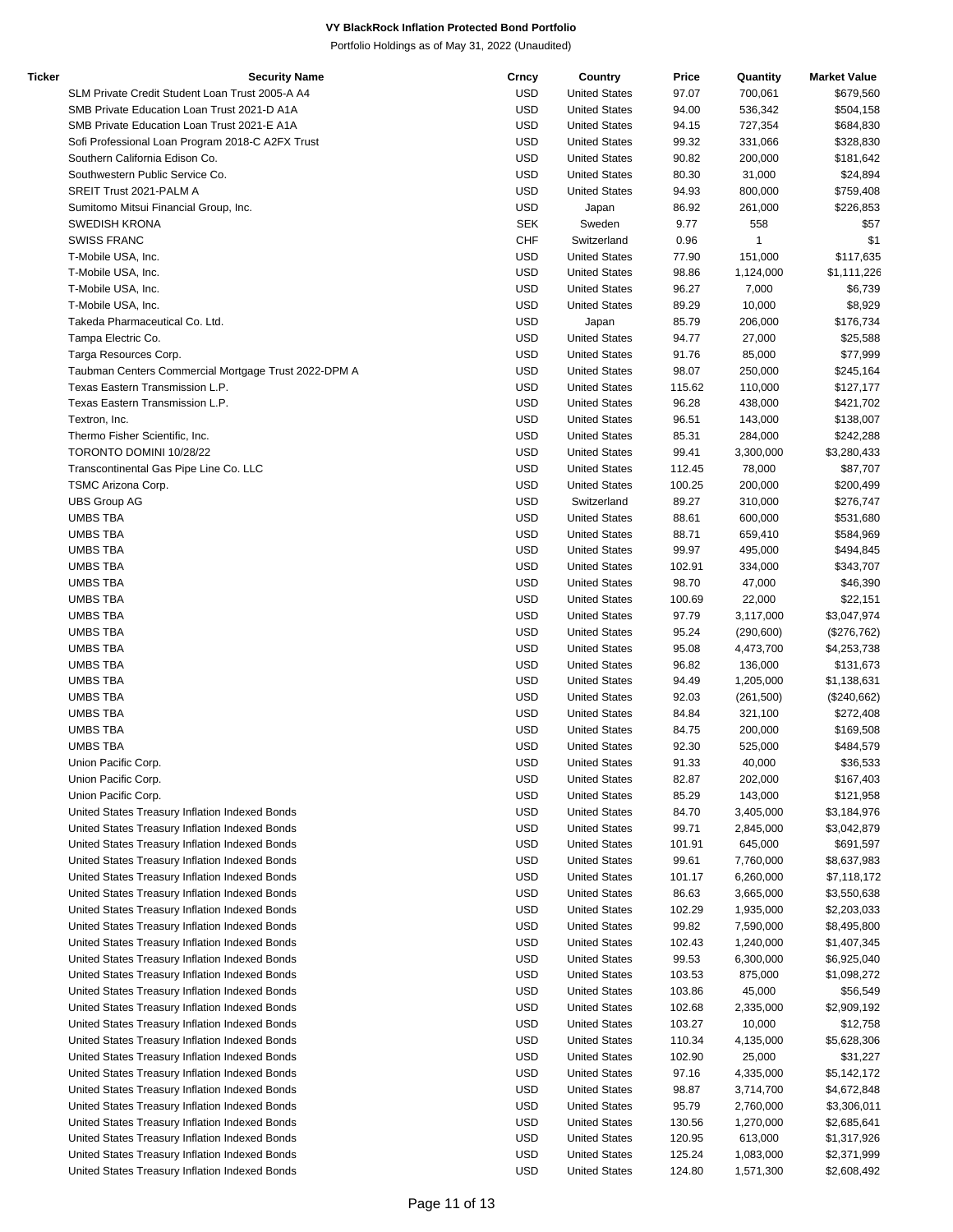| Ticker | <b>Security Name</b>                              | Crncy      | Country              | Price  | Quantity  | <b>Market Value</b> |
|--------|---------------------------------------------------|------------|----------------------|--------|-----------|---------------------|
|        | United States Treasury Inflation Indexed Bonds    | <b>USD</b> | <b>United States</b> | 124.79 | 2,050,000 | \$3,358,550         |
|        | United States Treasury Inflation Indexed Bonds    | <b>USD</b> | <b>United States</b> | 112.03 | 2,837,000 | \$4,531,132         |
|        | United States Treasury Inflation Indexed Bonds    | <b>USD</b> | <b>United States</b> | 109.81 | 2,244,000 | \$3,381,538         |
|        | United States Treasury Inflation Indexed Bonds    | <b>USD</b> | <b>United States</b> | 115.75 | 1,770,000 | \$2,743,614         |
|        | United States Treasury Inflation Indexed Bonds    | <b>USD</b> | <b>United States</b> | 104.63 | 7,890,000 | \$9,455,135         |
|        | United States Treasury Inflation Indexed Bonds    | <b>USD</b> | <b>United States</b> | 105.11 | 2,051,900 | \$2,455,670         |
|        | United States Treasury Inflation Indexed Bonds    | <b>USD</b> | <b>United States</b> | 104.89 | 2,020,000 | \$2,420,844         |
|        | United States Treasury Inflation Indexed Bonds    | <b>USD</b> | <b>United States</b> | 100.69 | 2,830,000 | \$3,393,752         |
|        | United States Treasury Inflation Indexed Bonds    | <b>USD</b> | <b>United States</b> | 102.74 | 2,360,000 | \$2,849,820         |
|        | United States Treasury Inflation Indexed Bonds    | <b>USD</b> | <b>United States</b> | 102.81 | 21,200    | \$25,228            |
|        | United States Treasury Inflation Indexed Bonds    | <b>USD</b> | <b>United States</b> | 102.76 | 7,207,300 | \$8,632,410         |
|        | United States Treasury Inflation Indexed Bonds    | <b>USD</b> | <b>United States</b> | 104.26 | 2,330,000 | \$2,832,149         |
|        | United States Treasury Inflation Indexed Bonds    | <b>USD</b> | <b>United States</b> | 99.43  | 4,980,000 | \$5,135,532         |
|        | United States Treasury Inflation Indexed Bonds    | <b>USD</b> | <b>United States</b> | 85.21  | 1,785,000 | \$1,570,802         |
|        | United States Treasury Inflation Indexed Bonds    | <b>USD</b> | <b>United States</b> | 101.41 | 3,905,000 | \$4,032,281         |
|        | United States Treasury Note/Bond                  | <b>USD</b> | <b>United States</b> | 86.61  | 590,000   | \$510,995           |
|        | United States Treasury Note/Bond                  | <b>USD</b> | <b>United States</b> | 77.78  | 4,945,000 | \$3,846,283         |
|        | UnitedHealth Group, Inc.                          | <b>USD</b> | <b>United States</b> | 78.13  | 212,000   | \$165,642           |
|        | Uruguay Government International Bond             | <b>USD</b> | Uruguay              | 106.61 | 45,049    | \$48,025            |
|        | US 10YR NOTE (CBT)Sep22                           | <b>USD</b> | <b>United States</b> | 119.45 | (129)     | (\$15,409,453)      |
|        | US 10yr Ultra Fut Sep22                           | <b>USD</b> | <b>United States</b> | 128.48 | (65)      | (\$8,351,484)       |
|        | US 2YR NOTE (CBT) SEP22                           | <b>USD</b> | <b>United States</b> | 105.55 | 110       | \$23,221,172        |
|        | US 5YR NOTE (CBT) SEP22                           | <b>USD</b> | <b>United States</b> | 112.95 | 290       | \$32,756,406        |
|        | US LONG BOND(CBT) SEP22                           | <b>USD</b> | <b>United States</b> | 139.44 | (84)      | (\$11,712,750)      |
|        | US ULTRA BOND CBT Sep22                           | <b>USD</b> | <b>United States</b> | 155.75 | (66)      | (\$10,279,500)      |
|        | Verizon Communications, Inc.                      | <b>USD</b> | <b>United States</b> | 104.67 | 97,000    | \$101,534           |
|        | Verizon Communications, Inc.                      | <b>USD</b> | <b>United States</b> | 82.97  | 121,000   | \$100,389           |
|        | Verizon Communications, Inc.                      | <b>USD</b> | <b>United States</b> | 84.66  | 44,000    | \$37,252            |
|        | Verizon Communications, Inc.                      | <b>USD</b> | <b>United States</b> | 91.03  | 1,260,000 | \$1,147,028         |
|        | Verizon Communications, Inc.                      | <b>USD</b> | <b>United States</b> | 88.63  | 298,000   | \$264,118           |
|        | Verizon Communications, Inc.                      | <b>USD</b> | <b>United States</b> | 86.22  | 1,059,000 | \$913,052           |
|        | VICI Properties L.P.                              | <b>USD</b> | <b>United States</b> | 99.68  | 45,000    | \$44,855            |
|        | VICI Properties L.P.                              | <b>USD</b> | <b>United States</b> | 99.04  | 125,000   | \$123,804           |
|        | VICI Properties L.P.                              | <b>USD</b> | <b>United States</b> | 98.42  | 160,000   | \$157,474           |
|        | VICI Properties L.P. / VICI Note Co., Inc.        | <b>USD</b> | <b>United States</b> | 97.74  | 32,000    | \$31,276            |
|        | VICI Properties L.P. / VICI Note Co., Inc.        | <b>USD</b> | <b>United States</b> | 95.66  | 24,000    | \$22,958            |
|        | VICI Properties L.P. / VICI Note Co., Inc.        | <b>USD</b> | <b>United States</b> | 95.10  | 112,000   | \$106,516           |
|        | VICI Properties L.P. / VICI Note Co., Inc.        | <b>USD</b> | <b>United States</b> | 93.20  | 59,000    | \$54,988            |
|        | Virginia Electric and Power Co.                   | <b>USD</b> | <b>United States</b> | 70.28  | 149,000   | \$104,717           |
|        | VMware, Inc.                                      | <b>USD</b> | <b>United States</b> | 85.15  | 212,000   | \$180,515           |
|        | VMware, Inc.                                      | <b>USD</b> | <b>United States</b> | 81.32  | 114,000   | \$92,701            |
|        | Wells Fargo & Co.                                 | USD        | <b>United States</b> | 92.36  | 31,000    | \$28,631            |
|        | Wells Fargo & Co.                                 | <b>USD</b> | <b>United States</b> | 97.35  | 169,000   | \$164,520           |
|        | Wells Fargo & Co.                                 | <b>USD</b> | <b>United States</b> | 96.56  | 104,000   | \$100,418           |
|        | Wells Fargo & Co.                                 | <b>USD</b> | <b>United States</b> | 99.82  | 52,000    | \$51,907            |
|        | Wells Fargo & Co.                                 | <b>USD</b> | <b>United States</b> | 100.04 | 195,000   | \$195,075           |
|        | Wells Fargo & Co.                                 | <b>USD</b> | <b>United States</b> | 98.54  | 80,000    | \$78,832            |
|        | Wells Fargo Commercial Mortgage Trust 2015-C26 B  | <b>USD</b> | <b>United States</b> | 96.69  | 422,500   | \$408,513           |
|        | Wells Fargo Commercial Mortgage Trust 2017-C39 A5 | <b>USD</b> | <b>United States</b> | 97.34  | 700,000   | \$681,350           |
|        | Western Digital Corp.                             | <b>USD</b> | <b>United States</b> | 85.88  | 194,000   | \$166,603           |
|        | Westlake Corp.                                    | <b>USD</b> | <b>United States</b> | 72.04  | 71,000    | \$51,145            |
|        |                                                   |            |                      |        |           |                     |